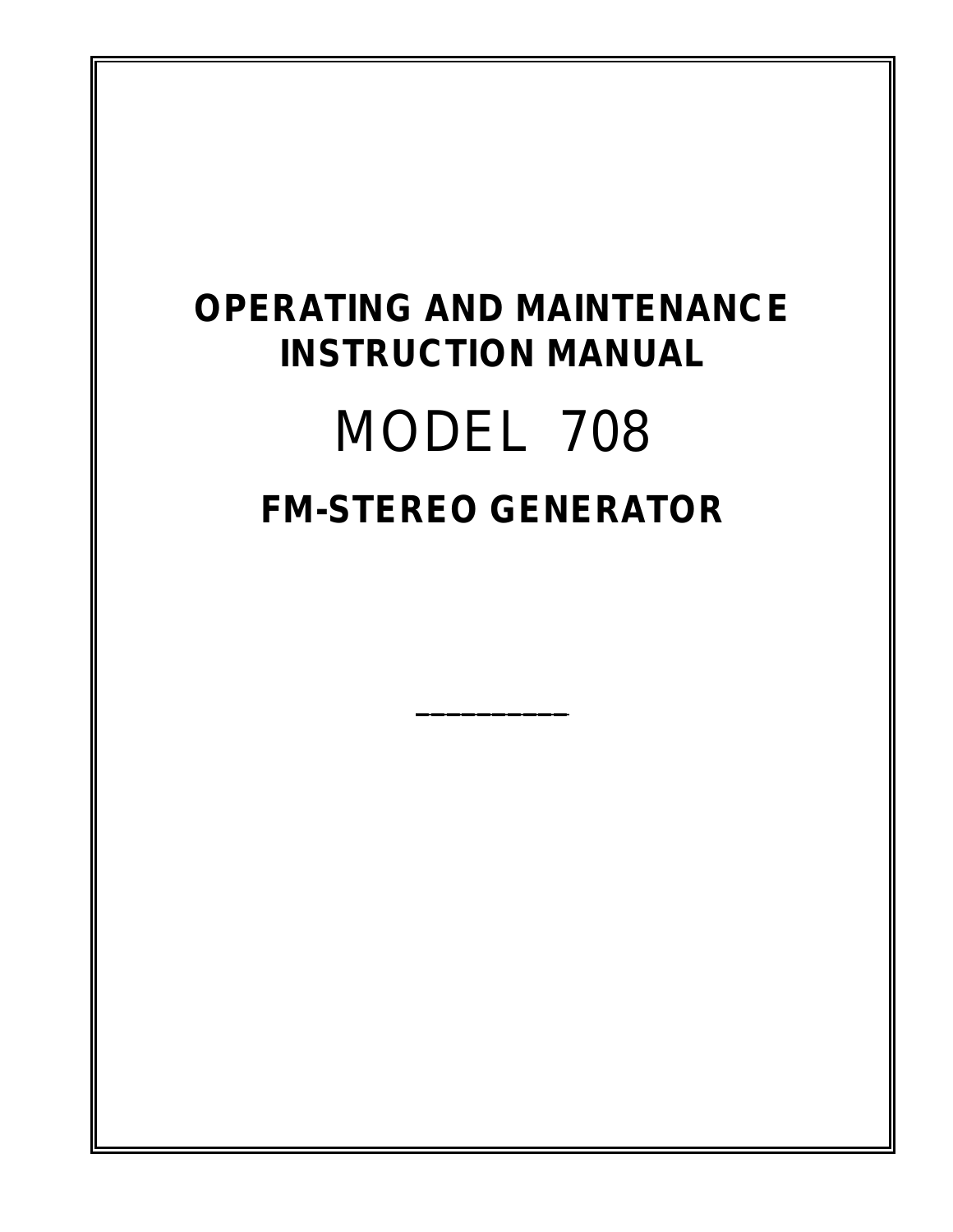| --- USER'S RECORD -           |
|-------------------------------|
| Model 708 - Serial No. ______ |
| Date Purchased                |
| Warranty Card Mailed $-\Box$  |

# **OPERATING AND MAINTENANCE INSTRUCTION MANUAL** MODEL 708

# **FM-STEREO PROCESSOR /GENERATOR**

September, 1995

1305 Fair Avenue, Santa Cruz, CA 95060 TEL: (408) 458-0552 – FAX: (408) 458-0554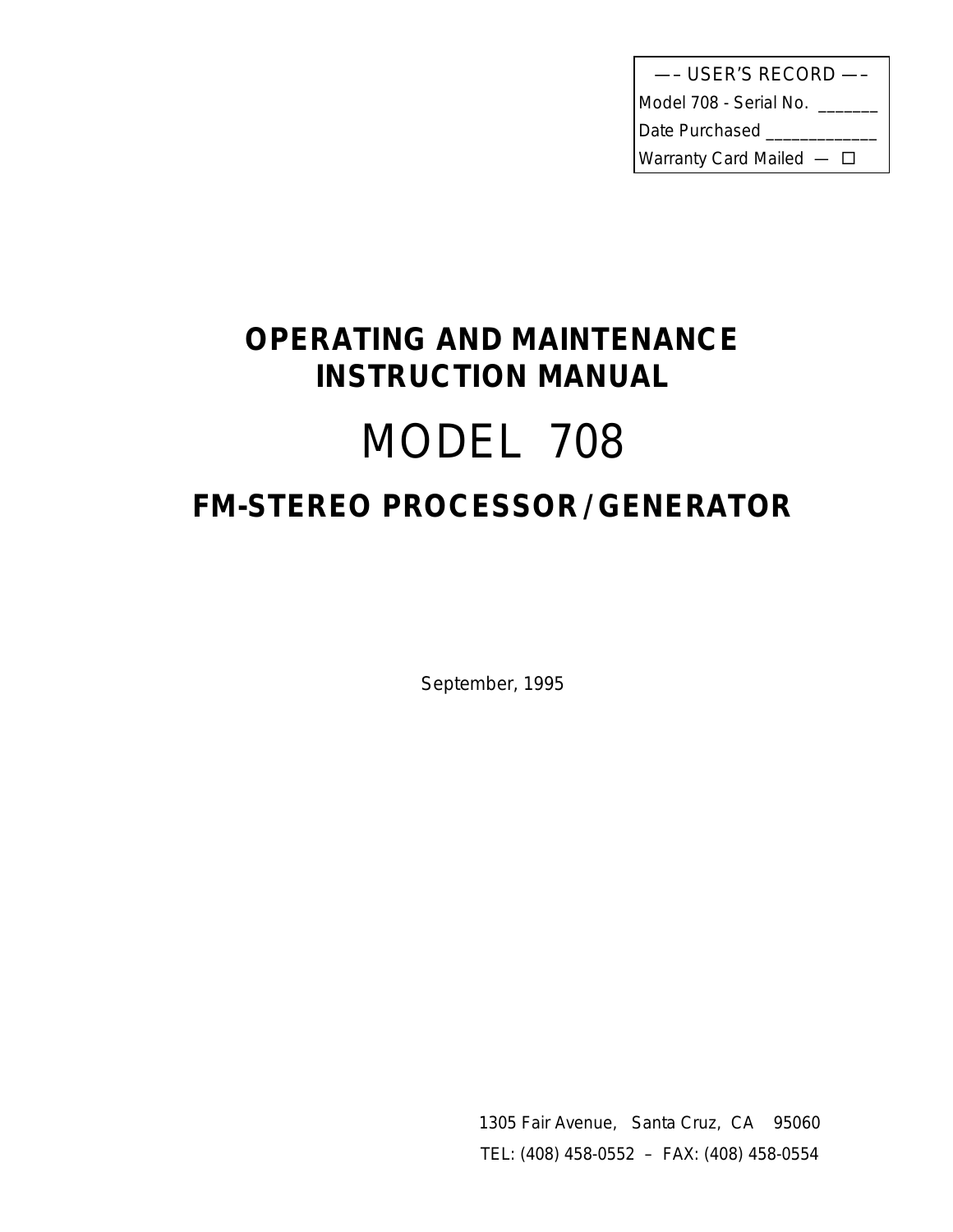# TABLE OF CONTENTS

| Section I - INTRODUCTION                                                                                                                                                                                                           |    |
|------------------------------------------------------------------------------------------------------------------------------------------------------------------------------------------------------------------------------------|----|
|                                                                                                                                                                                                                                    |    |
| General - Features                                                                                                                                                                                                                 |    |
|                                                                                                                                                                                                                                    |    |
| Pre-emphasized Transmission - Split-Spectrum Peak Control -<br><b>Internal Overmod Protection</b>                                                                                                                                  |    |
|                                                                                                                                                                                                                                    |    |
|                                                                                                                                                                                                                                    |    |
|                                                                                                                                                                                                                                    |    |
| Section II - Installation                                                                                                                                                                                                          |    |
|                                                                                                                                                                                                                                    |    |
|                                                                                                                                                                                                                                    |    |
| Rack Requirements - Heat Dissipation                                                                                                                                                                                               |    |
|                                                                                                                                                                                                                                    |    |
| As Delivered - Voltage Selector - Power Cord                                                                                                                                                                                       |    |
|                                                                                                                                                                                                                                    |    |
| Location - Ground Loops                                                                                                                                                                                                            |    |
|                                                                                                                                                                                                                                    |    |
| <b>Input Connections - Balanced Inputs - Unbalanced Inputs -</b><br><b>Input Gain Range - Gain Jumpers</b>                                                                                                                         |    |
|                                                                                                                                                                                                                                    |    |
|                                                                                                                                                                                                                                    |    |
|                                                                                                                                                                                                                                    |    |
| <b>Output Ground Loops Constant Constant Constant Constant Constant Constant Constant Constant Constant Constant Constant Constant Constant Constant Constant Constant Constant Constant Constant Constant Constant Constant C</b> |    |
| Section III - Setup and Operation                                                                                                                                                                                                  |    |
|                                                                                                                                                                                                                                    | 12 |
| (All Controls and Indicators Defined According to Function)                                                                                                                                                                        |    |
|                                                                                                                                                                                                                                    |    |
| <b>Input Gain Calibration - Pilot and Subcarrier Adjustments -</b><br>Output Pre-Check - Output Level Adjustment                                                                                                                   |    |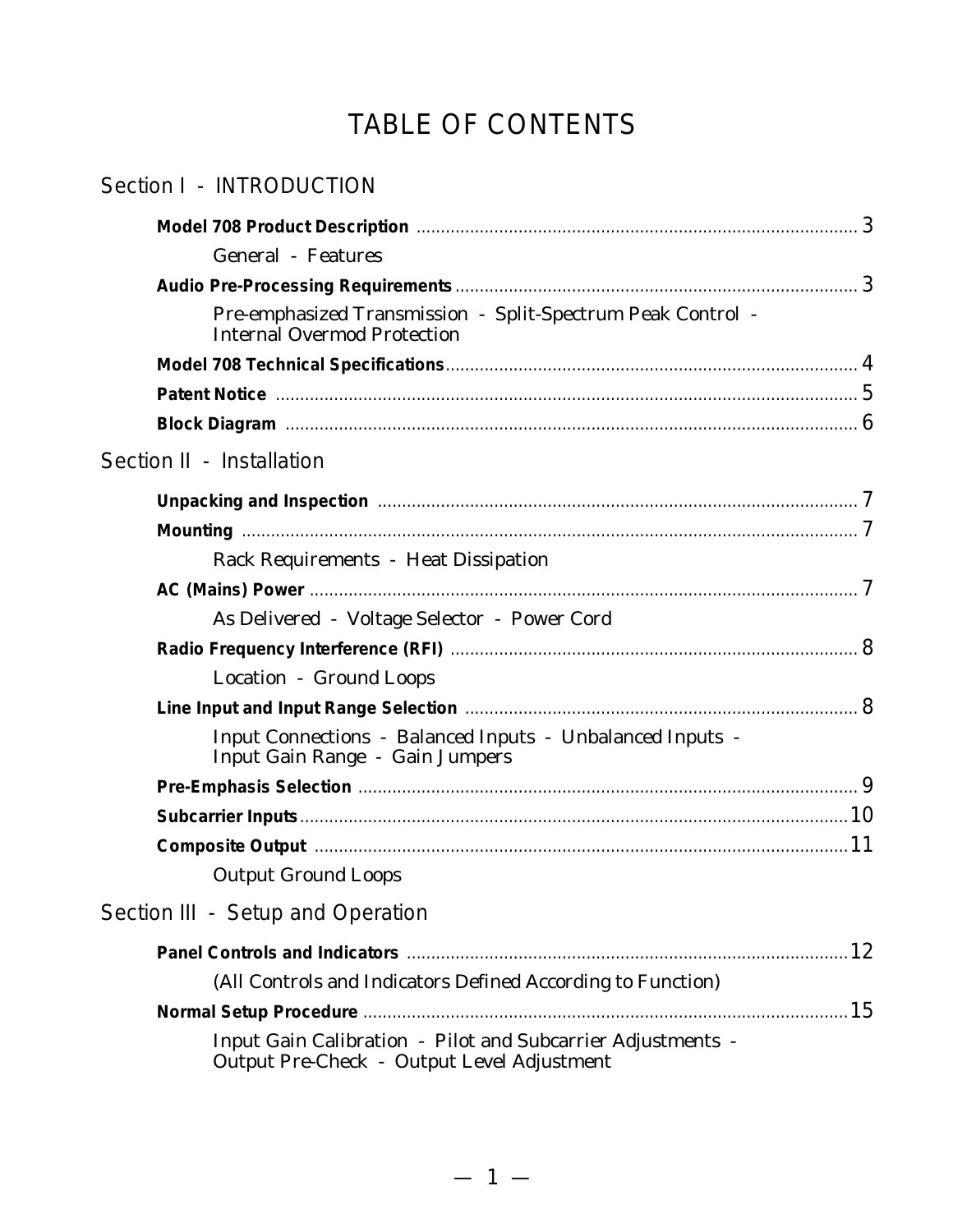|                          | Pilot Modulation - Out-of-Band Components                                                                                                                                                                                                                                  |  |
|--------------------------|----------------------------------------------------------------------------------------------------------------------------------------------------------------------------------------------------------------------------------------------------------------------------|--|
| Section IV - Calibration |                                                                                                                                                                                                                                                                            |  |
|                          | 20                                                                                                                                                                                                                                                                         |  |
|                          | Equipment Required - Power Supply Check - Clock Set -<br>Input Level Set - Low-Pass Filter Matching - Crosstalk Trim -<br><b>Input Level Calibration - Output Level Calibration -</b><br>Stereo Pilot Distortion Null - Subcarrier Calibration -<br><b>Separation Trim</b> |  |
|                          | Section V - Circuit Descriptions                                                                                                                                                                                                                                           |  |
|                          | 25                                                                                                                                                                                                                                                                         |  |
|                          | Component Annotation - Input Circuitry -<br>Filter Overshoot Compensator - Low-Pass Filter -<br>Pilot and Subcarrier Generation - Bargraph Meter -<br><b>Power Supply</b>                                                                                                  |  |
| Section VI - Appendix    |                                                                                                                                                                                                                                                                            |  |
|                          |                                                                                                                                                                                                                                                                            |  |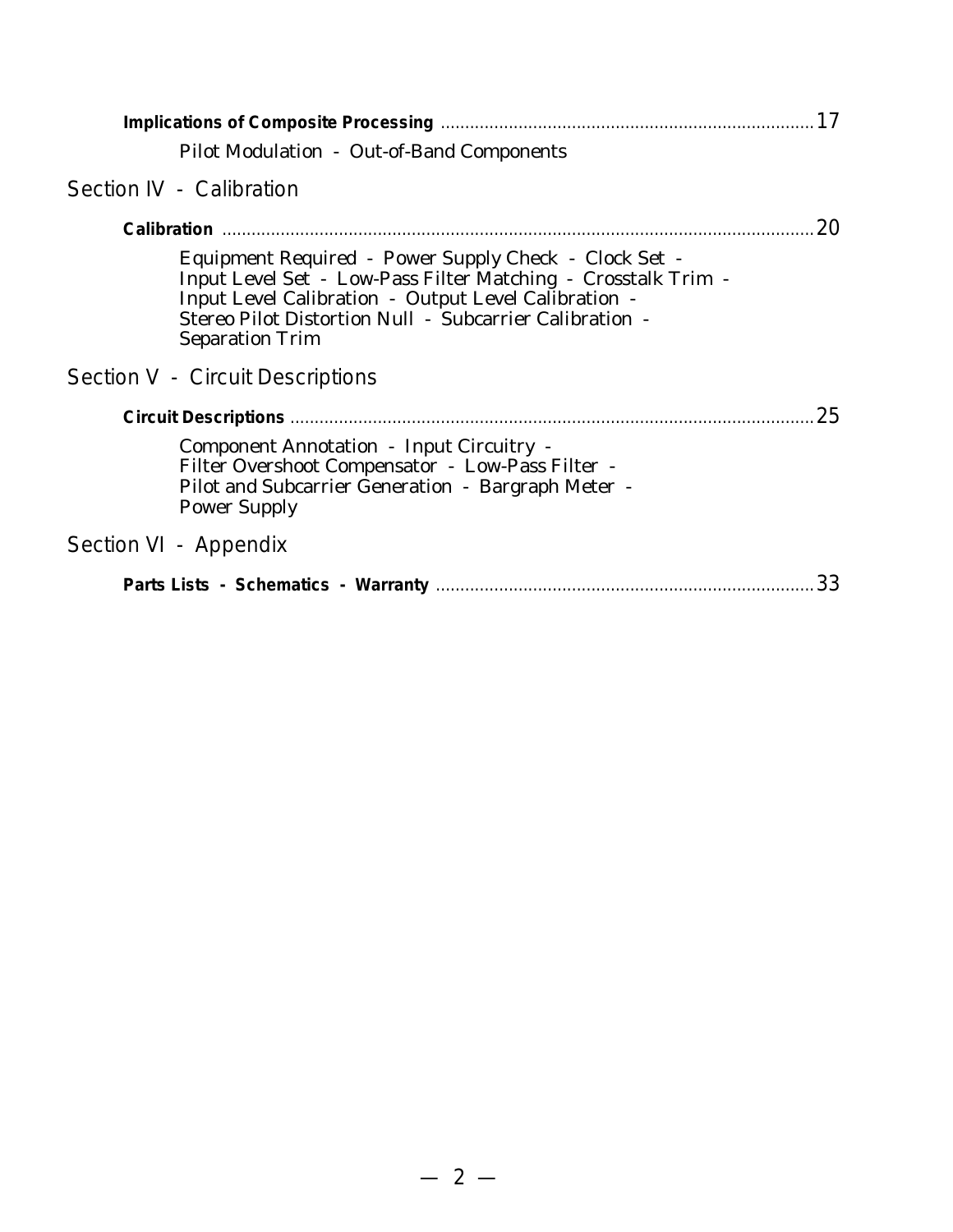# Section I

# INTRODUCTION

## MODEL 708 PRODUCT DESCRIPTION

**General** Inovonics introduced its first FM-Stereo Generator in 1992. The original Model 705 was the hallmark of simplicity, and was intended to answer the more basic of FM radio broadcasting needs.

> The Model 708 includes several additional features, and boasts performance superior to that of its predecessor. Through efficient manufacturing techniques and automated calibration procedures, the 708 maintains the tradition of a value leader among FM Stereo Generators.

- **Features** Features of the Inovonics 708 include:
	- Accurate front-panel metering of the input program, externally-applied subcarriers, and output signal levels.
	- Built-in, metered combining for two external (RDS or SCA) subcarrier sources.
	- Extended-response low-pass filtering with proprietary overshoot compensation.
	- Digital synthesis of pilot and subcarrier for unexcelled performance and freedom from drift and routine adjustment.
	- Built-in, adjustable Composite Processor.

## AUDIO PRE-PROCESSING REQUIREMENTS

The Inovonics 708 Stereo Generator incorporates two separate circuits to safeguard against carrier overmodulation (over-deviation). Nonetheless, it is anticipate that the 708 will be preceded by some form of "audio processing" system which places a ceiling on program peaks with specific allowances for protection of the pre-emphasis characteristic. It is essential that this need for *split-spectrum* audio processing be understood and met.

**Pre-emphasized Transmission** FM broadcasting practice imparts a high-frequency *pre-emphasis* (high-end boost) to the input program signal prior to transmission. At the receiver a complementary *de-emphasis* (high-end rolloff) network restores overall flat frequency response. The purpose of this exercise is to reduce the high frequency noise which is invariably added in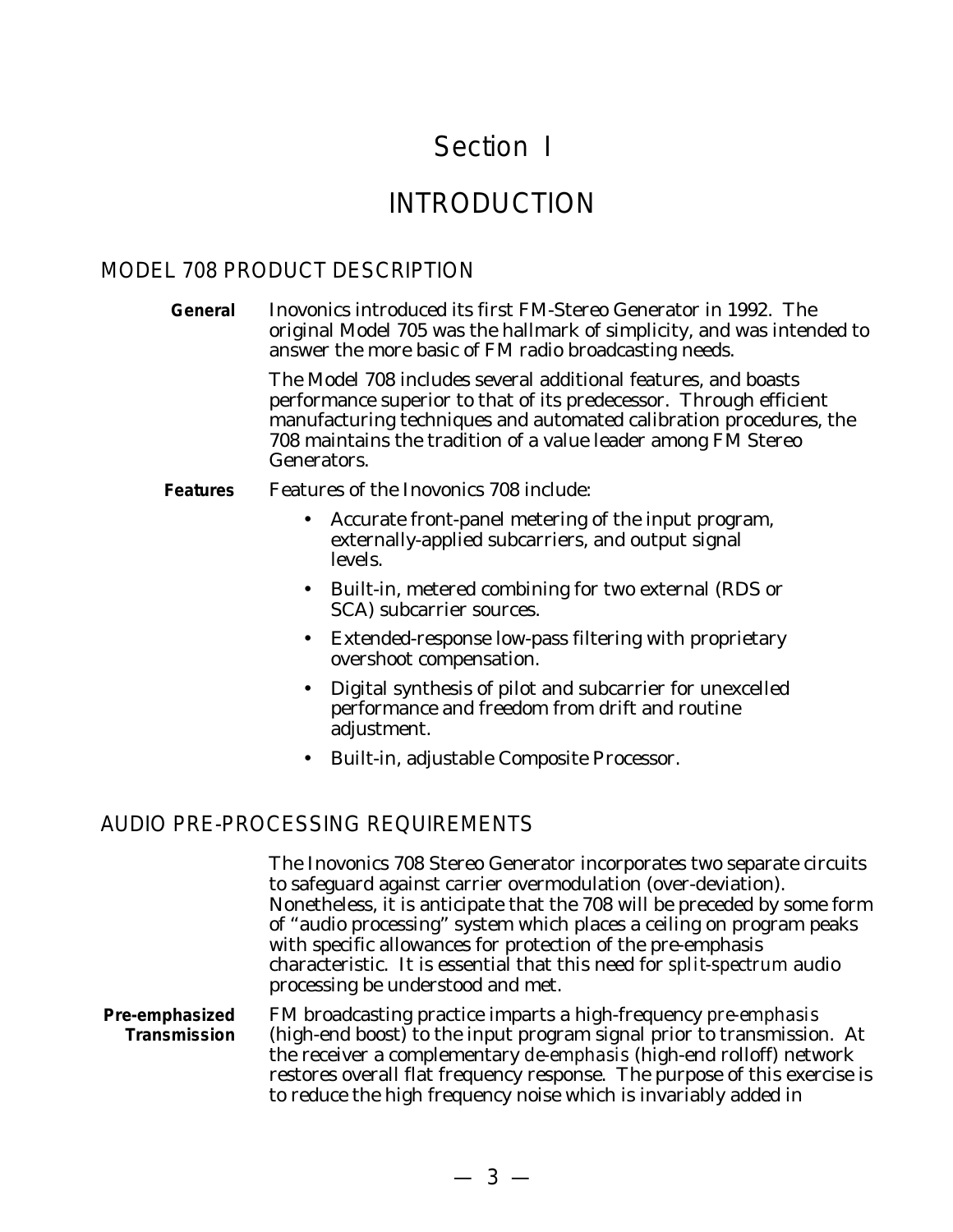transmission. This noise is generally worse for listeners who are some distance from the broadcasting station.

If a low frequency tone of, say, 300Hz is applied to the transmitter at a level which yields full carrier modulation (100% or  $\pm$  75kHz deviation), a high frequency tone of 10kHz applied at this same input level would overmodulate the carrier (400% or more!) because of the transmission pre-emphasis equalization. Normal voice and music programs have comparatively low energy at the higher frequencies, and actual statistics of program spectral composition were taken into account when pre-emphasis characteristics were established years ago. Nevertheless, occasional high energy, high frequency peaks (sibilants, cymbals, etc.) can still cause carrier overmodulation, even when program peaks are broadband-limited to 100%-modulation values. This is especially true when modern-day recordings of contemporary music constitute the program source.

**Split-Spectrum Peak Control** A pre-emphasis network *ahead* of a broadband limiter, and a deemphasis circuit *following* it, will deal with this situation, although the overall level will "duck" whenever a high-end peak occurs. This imparts a "choppy" sound to the program and reduces both intelligibility and perceived loudness. What is instead required is a program limiter operating as a dual-band device; a *broadband* section to cope with normal program peaks, and an *independent* highfrequency limiter (with proportionally faster time constants) to deal with those program components accentuated by the transmission preemphasis characteristic. A limiter of this type, now common in both FM and AM broadcasting systems, has negligible audible effect on most program material while providing absolute protection from carrier overmodulation. Comprehensive FM audio processing systems are available from Inovonics, and from a number of other suppliers.

**Internal Overmod Protection** Overmodulation protection circuitry internal to the 708 starts with a complex, active peak clipper integral with the patented low-pass filter overshoot compensator. Because of its unique mode of operation, a good deal more peak clipping may be tolerated than with more simple audio clipping circuits. The 708 may, in fact, even be used "barefoot," or with minimal audio pre-processing, yet still yield acceptable performance.

> The 708 also features a built-in Composite Processor which can be adjusted to clip as much as 3dB into the multiplex signal. This clipping is performed *prior* to injection of the 19kHz stereo pilot and any auxiliary subcarriers. While this "composite clipping" technique is routinely used to increase perceived loudness, it is at the expense of introducing spurious harmonic products above the 54kHz upper bandedge of the composite stereo signal. Please refer to the further discussion on Page 17.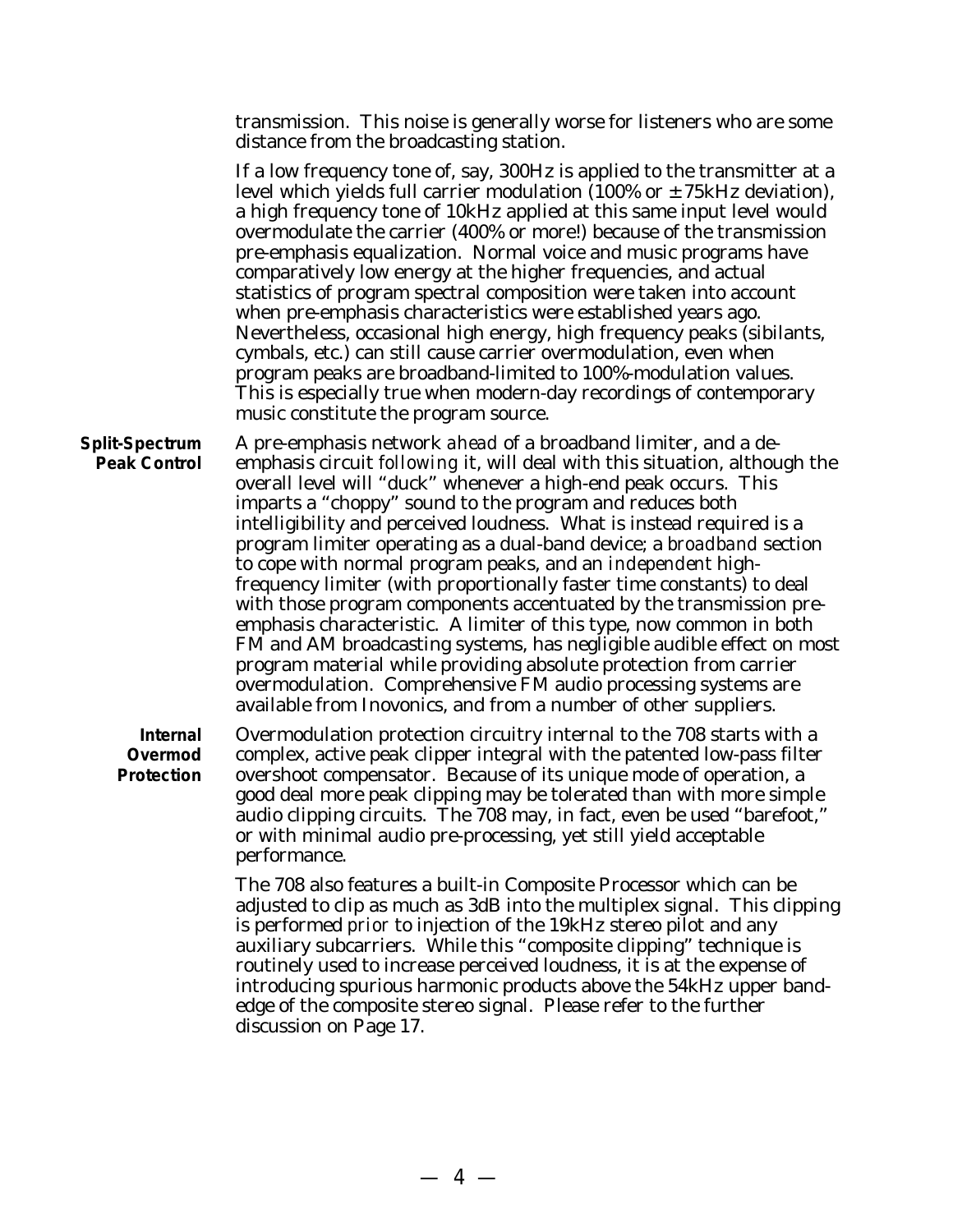#### MODEL 708 TECHNICAL SPECIFICATIONS

#### **Frequency Response** (with pre-

emphasis turned OFF, or through appropriate de-emphasis network)**:**  $\pm$  0.5dB, 20Hz-15kHz; -1dB or less at 16kHz, –60dB or better at 19kHz.

**Stereo Separation** (L $\rightarrow$ R or R $\rightarrow$ L):  $>65$ dB, 20Hz-16kHz.

**Distortion** (1dB below 100% modulation)**:** <0.1% THD in demodulated audio.

#### **Noise:**

Better than 80dB below 100% modulation in demodulated audio, 20Hz–16kHz. 38kHz residual and "digital" noise above 54kHz, –70dB or better.

**Crosstalk** (M $\rightarrow$ S or S $\rightarrow$ M): Linear and nonlinear crosstalk, –50dB or better.

#### **Stereo Pilot:**

19kHz,  $\pm$  1Hz; injection level adjustable between 7% and 12%, relative to 100% modulation.

#### **Program Line Inputs:**

Active-balanced/bridging; accommodate input levels between –10dBu and +20dBu, equivalent to 100% modulation.

#### **SCA / RDS Inputs:**

10K-ohms, unbalanced; accept SCA or RDS subcarriers at 0dBu or greater levels for nominal 5% to 10% subcarrier injection, relative to 100% modulation.

#### **Pre-emphasis:**

May be jumpered for 75 $\mu$ s or 50 $\mu$ s characteristic; may be switched OFF at front-panel.

#### **Composite Processor:**

Adjustable between 0dB and 3dB clipping of the 100%-modulated multiplex waveform prior to 19kHz pilot insertion.

#### **Composite (Multiplex) Output:**

Adjustable between 2V p-p and 8V p-p; 75-ohm source impedance.

## **Digital Synthesis Sampling Rate:**

608kHz (16X subcarrier oversampling).

#### **Power Requirements:**

105–130VAC or 210–255VAC, 50/60Hz; 15 watts.

#### **Size and Weight:**

1¾"H x 19"W x 7"D (1U); 7 lbs (shipping).

#### BLOCK DIAGRAM

A simplified Block Diagram of the Model 708 is shown on the following page. Generator circuitry is explained in detail under Circuit Descriptions, Section V, which references Schematic Diagrams found in the Appendix, Section VI.

#### PATENT NOTICE

Low-pass filter overshoot compensation circuitry used in the Inovonics 708 is protected under U.S. Patent No. 4,737,725.

 $-5 -$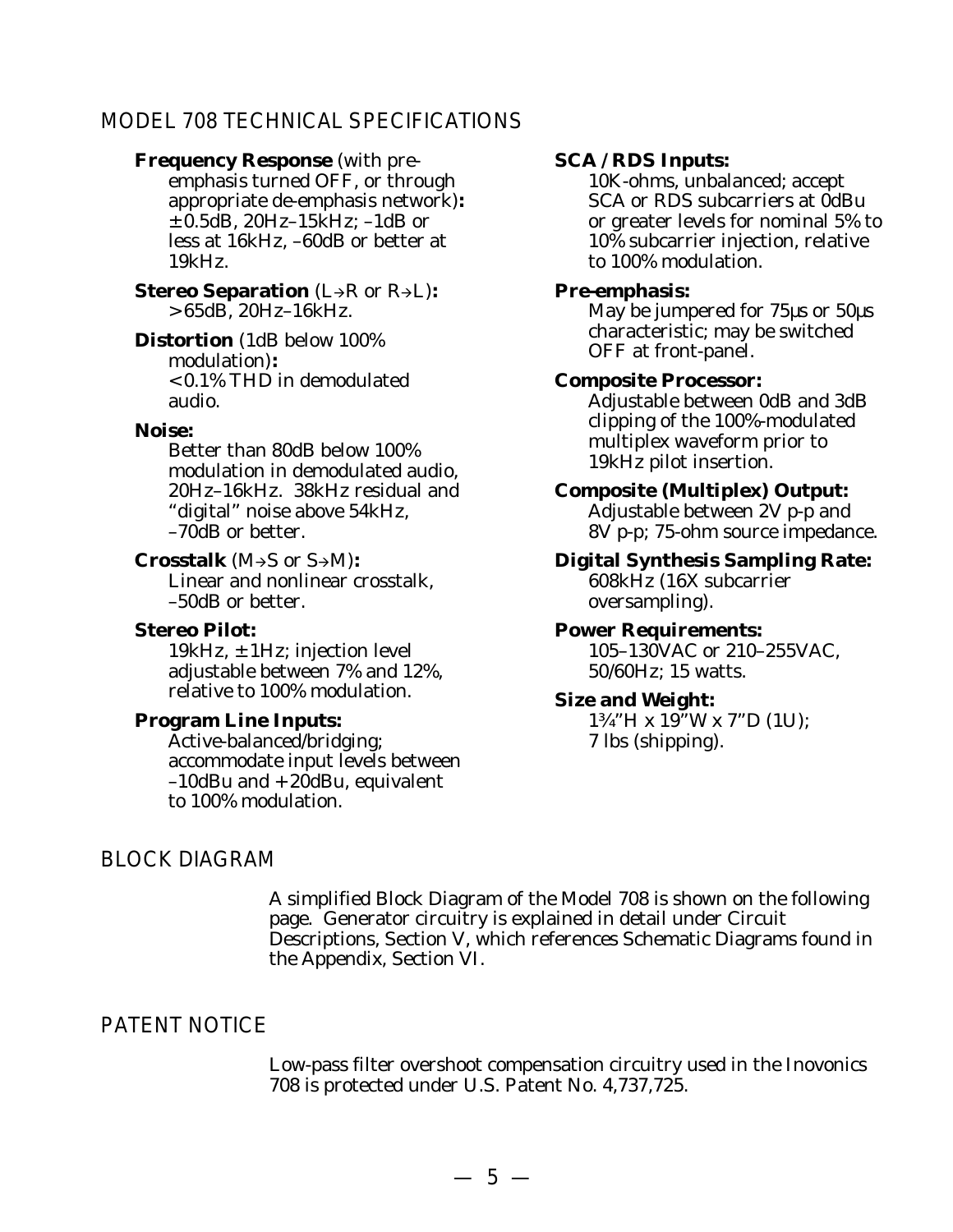**Figure 1 -** Block Diagram, Model 708 FM-Stereo Generator

 $-6 -$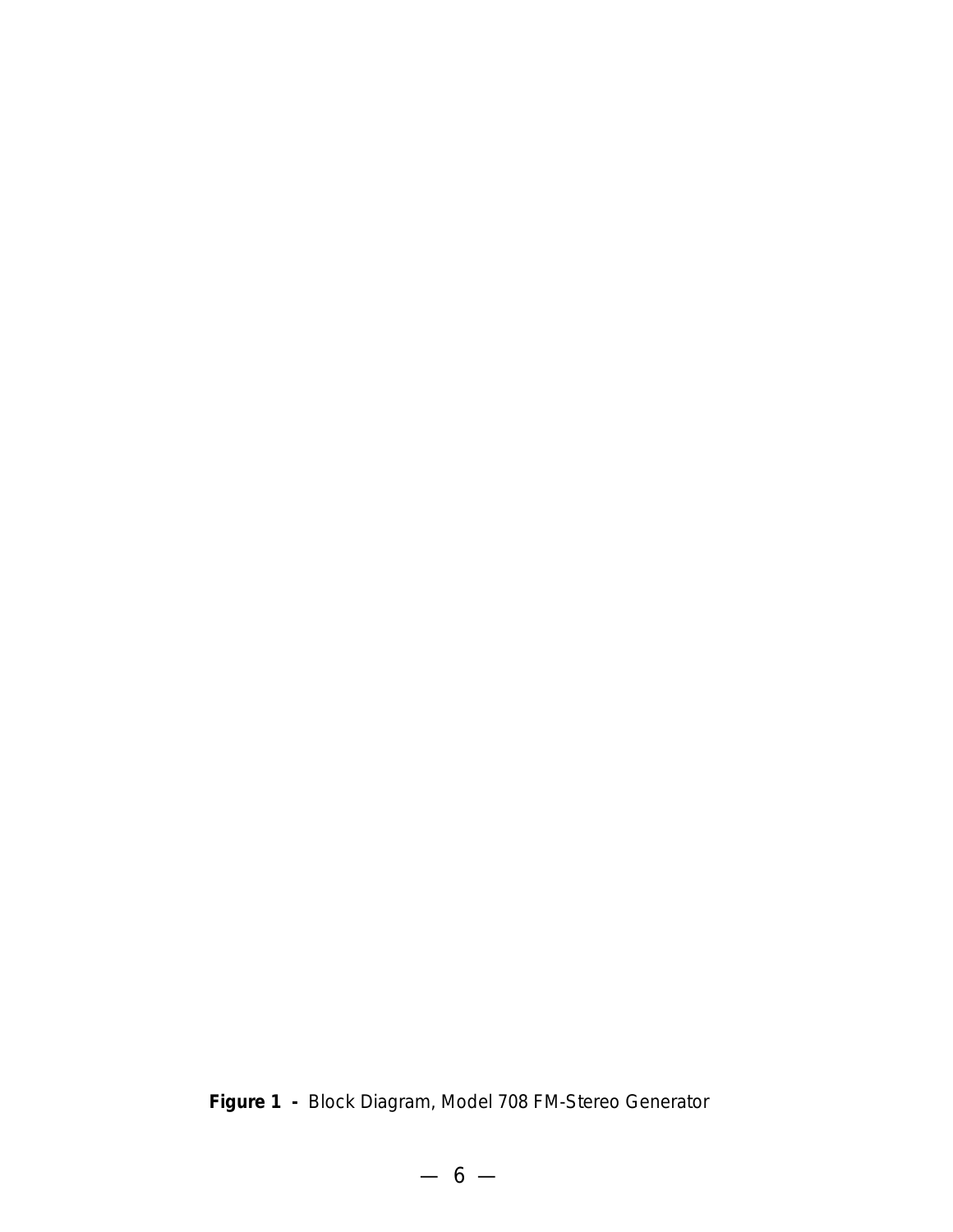# Section II

## INSTALLATION

#### UNPACKING AND INSPECTION

Immediately upon receipt of the equipment, inspect carefully for any shipping damage. If damage is suspected, notify the carrier at once, then contact Inovonics.

It is recommended that the original shipping carton and packing materials be saved for future reshipment. In the event of return for Warranty repair, shipping damage sustained as a result of improper packing for return *may invalidate the Warranty!*

**IT IS VERY IMPORTANT** that the Warranty Registration Card found at the front of this Manual be completed and returned. Not only does this assure coverage of the equipment under terms of the Warranty, and provide some means of trace in the case of lost or stolen gear, but the user will automatically receive specific SERVICE OR MODIFICA-TION INSTRUCTIONS should they be issued by Inovonics.

#### MOUNTING

| Rack<br>Requirement     | Inovonics' Model 708 is packaged to mount in a standard 19-inch<br>equipment rack and requires only 1 <sup>3</sup> / <sub>4</sub> inches (1U) of vertical rack<br>space. The use of plastic "finishing" washers is recommended to<br>protect the painted finish around the mounting holes.                                                                                                                                     |
|-------------------------|--------------------------------------------------------------------------------------------------------------------------------------------------------------------------------------------------------------------------------------------------------------------------------------------------------------------------------------------------------------------------------------------------------------------------------|
| <b>Heat Dissipation</b> | Consuming no more power than a bedside clock radio, heat generated<br>by the 708 is insignificant. The unit is specified for operation within<br>an ambient temperature range from freezing to $120^{\circ}$ F/ $50^{\circ}$ C. Because<br>adjacent, less efficient equipment may radiate substantial heat, be sure<br>that the equipment rack has sufficient ventilation to keep the<br>temperature below the stated maximum. |

## AC (MAINS) POWER

**As Delivered** Unless specifically ordered for export shipment, the Model 708 is set at the factory for operation from 115V, 50/60Hz AC mains. The rearpanel designation next to the fuseholder will confirm both the mains voltage selected and the value of the fuse supplied.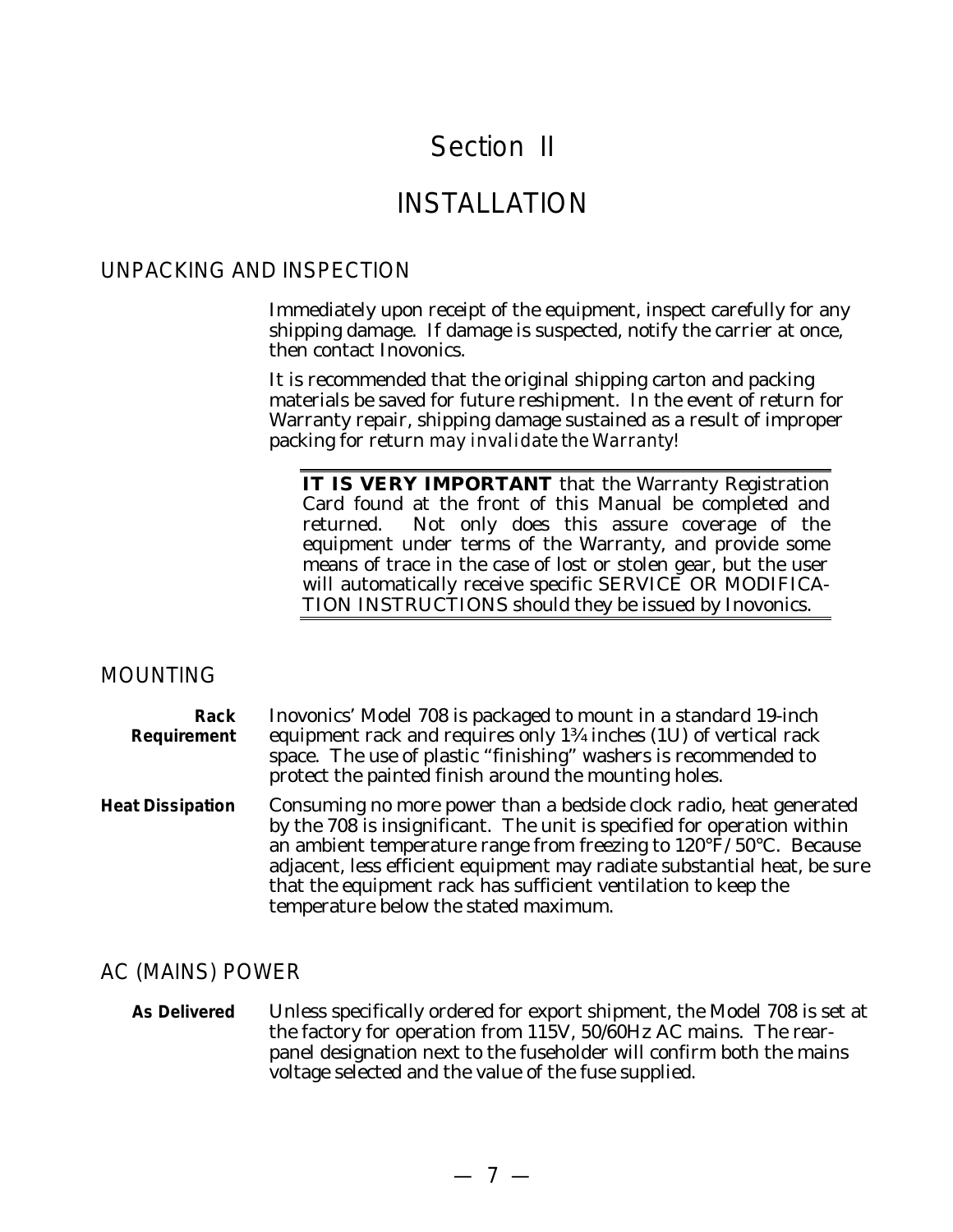| <b>Voltage Selector</b> | A mains voltage selector switch is located beneath the top cover of the<br>unit, adjacent to the AC mains connector on the circuit board. With<br>primary AC power disconnected, slide the red actuator with a small<br>screwdriver so that the proper mains voltage (115 or 230) is visible.<br>You must always install an appropriate fuse, and should check that the<br>rear-panel voltage/fuse designation is properly marked. It is factory<br>practice to cross-out the <i>inappropriate</i> designation with an indelible |
|-------------------------|----------------------------------------------------------------------------------------------------------------------------------------------------------------------------------------------------------------------------------------------------------------------------------------------------------------------------------------------------------------------------------------------------------------------------------------------------------------------------------------------------------------------------------|
|                         | black marking pen. You can remove this strikethrough with solvent to<br>redesignate.                                                                                                                                                                                                                                                                                                                                                                                                                                             |

**BE SURE** that the mains voltage selector setting and primary fuse value are appropriate for the mains supply before plugging the 708 into the wall outlet.

#### **Power Cord** The detachable power cord supplied with the 708 is fitted with a North-American-standard male plug. The individual cord conductors are *supposed* to be color-coded in accordance with CEE standards:

 $BROWN = AC <sup>''</sup>HOT''$  BLUE = AC NEUTRAL GRN/YEL = GROUND

If this turns out *not* to be the case, we offer our apologies (cord vendors vary) and advise that U.S. color coding applies:

 $BLACK = AC$  "HOT" WHITE = AC NEUTRAL GREEN = GROUND

## RADIO FREQUENCY INTERFERENCE ( R F I )

- **Location** Although we have anticipated that the 708 will be operated in close proximity to high-power transmitters, you should exercise care in locating the unit away from *abnormally* high RF fields.
- **Ground Loops** In some installations a mains frequency or RF ground loop may be formed between the input or output cable shield grounds and the AC power cord ground. Use of a "ground-lifting" AC adapter should remedy the situation, though the chassis ultimately must be returned to earth ground for safety. Generally, being screwed-down in the equipment rack will satisfy this requirement.

#### LINE INPUT AND INPUT RANGE SELECTION

**Input Connections** The Inovonics 708 has electronically-balanced (transformerless) leftand right-channel PROGRAM LINE INPUTS. These are brought out to a screw-terminal barrier strip on the rear panel and include chassis ground connections for cable shields. *Please note that the screwterminal barrier block can be unplugged from the chassis!* This makes initial connection easier and permits quick removal of the 708 from the rack should maintenance ever be required.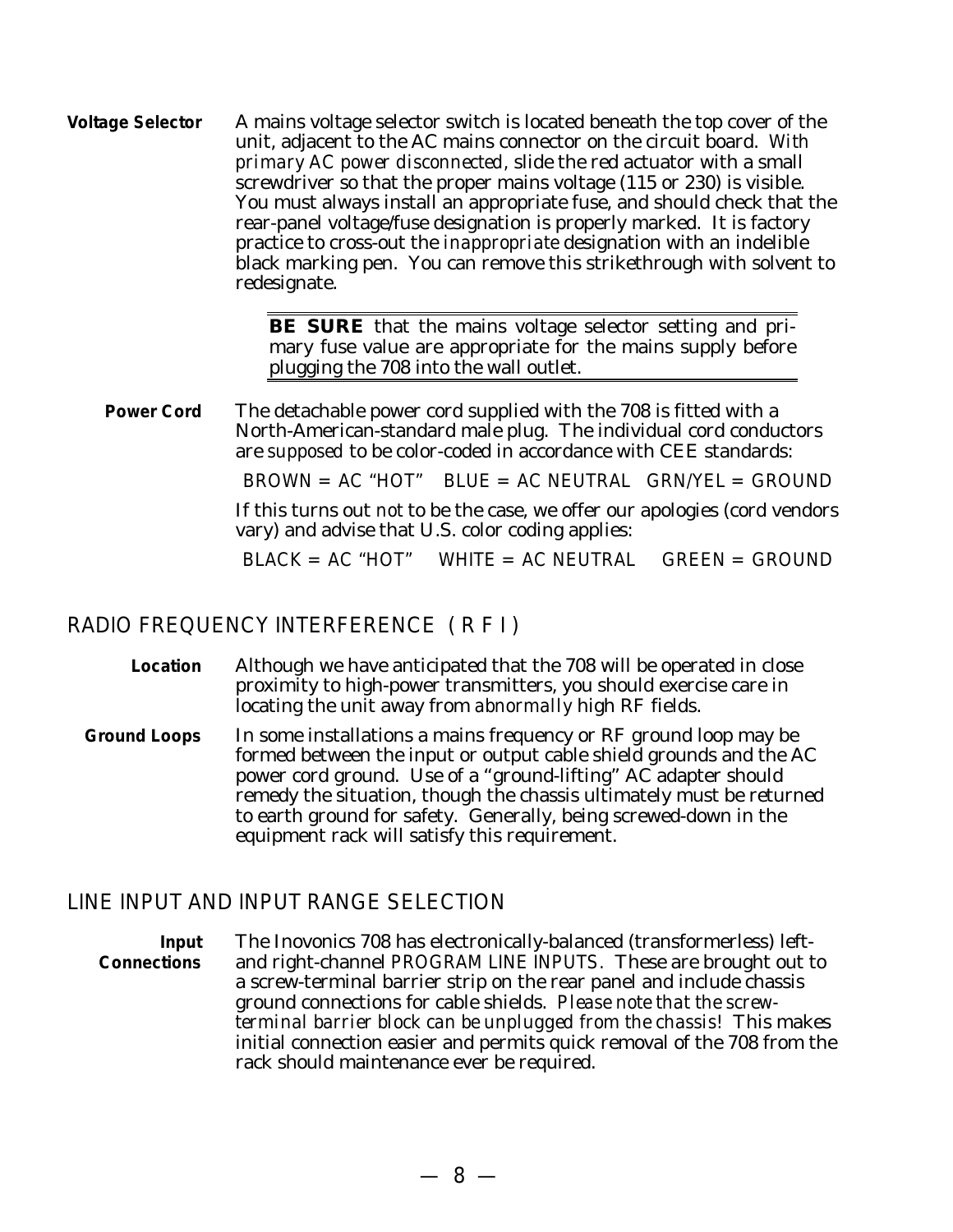- **Balanced Inputs** A balanced program audio feed to the 708 will use both the + and the terminals, plus the associated G (ground) terminal for each of the two stereo channels. Since these are "bridging" (high impedance) inputs, they provide no termination for an audio processor or other equipment which feeds the 708. Please feel at liberty to connect a 600-ohm resistor across the input terminals should you feel this really necessary. Most professional equipment nowadays features low output impedances and high input impedances. The concept of 600-ohm "linematching" dates from the age of transformer coupling and is rooted in the mystique of telephone engineering. More often than not, audio line impedance matching is ignored by today's enlightened broadcasters (you) and leading-edge equipment manufacturers (us).
	- **Unbalanced Inputs** When the generator is fed from a test oscillator or other equipment with unbalanced outputs, the single center conductor of the shielded input lead should be connected to the  $+$  terminal, and the shield to G. *In addition,* a jumper wire should be installed between the – terminal and G.
		- **Input Gain Range** The 708 can accommodate line-level program inputs with a nominal "Zero-VU" value between –10dBu and +20dBu. This 30dB range is divided into two 15dB ranges by internal jumpering.

As shipped, the generator is jumpered for "professional" input levels between +5dBu and +20dBu, corresponding to 100% modulation. Most processor and STL receiver outputs will fall into this range, +6dBu, +8dBu and +10dBu being typical levels.

Lower levels, between –10dBu and +5dBu, may be encountered with feeds via lossy studio-transmitter telephone line circuits. The extra gain for the low-level range is enabled by changing jumpers beneath the top cover.

**Gain Jumpers** Under the top cover, and just behind the PROGRAM LINE INPUT barrier strip, you will find two jumper pin strips, each with a "pushon" jumper. The strips are identified as JMP2 and JMP3 in the circuit board legend, and each has an H and an L marking to indicate the proper jumper placement for high level and for low level inputs, respectively. Figure 2 illustrates jumpering options.



**Figure 2 -** PROGRAM LINE INPUT Range Selection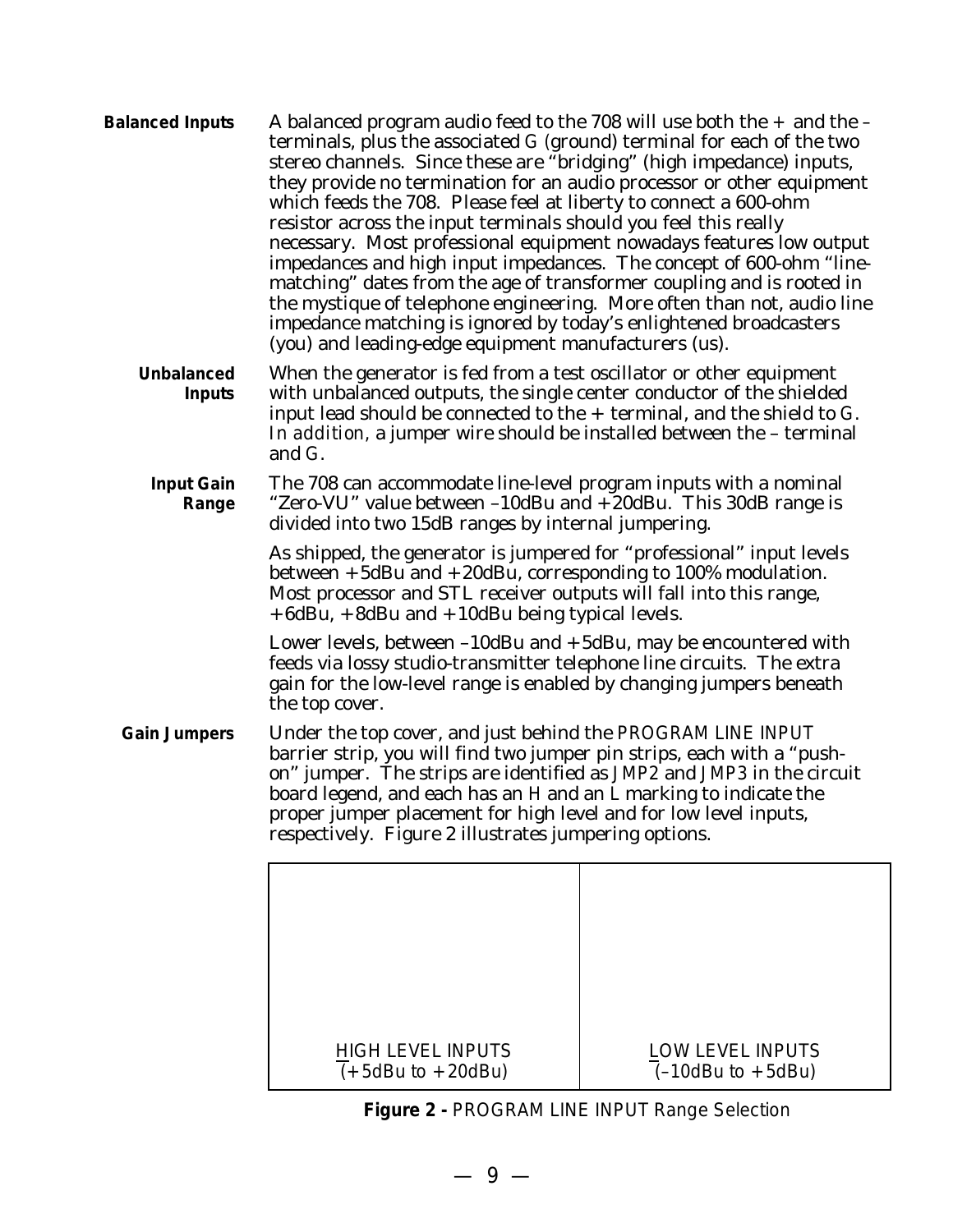## PRE-EMPHASIS SELECTION

The Model 708 Stereo Generator supports the 75-microsecond FM broadcasting pre-emphasis standard common to the Western Hemisphere and parts of the Orient, and the 50-microsecond standard used in Europe and Asia. Pre-emphasis appropriate to the shipping destination is jumpered at the factory, but this is easily changed if necessary.

Beneath the top cover and about two inches behind the input barrier strip are two jumper pin strips, each with a push-on jumper. These are identified as JMP1 and JMP4 in the circuit board legend, and each is designated with a 75µs and a 50µs marking to indicate proper jumper placement for the two available pre-emphasis characteristics. Figure 3 illustrates the jumpering options



**Figure 3 -** Pre-emphasis Jumpering

## SUBCARRIER INPUTS

Internal combining is provided for two auxiliary subcarriers for SCA and/or RDS services. The rear-panel SUBCARRIER INPUT connectors are unbalanced inputs with a load impedance in the neighborhood of 10K-ohms.

An RDS subcarrier normally accounts for 5% or less of the total composite multiplex output signal, making it 26dB or more below peak program modulation. SCA subcarriers typically have a higher injection level, about 10%, or 20dB below program peak deviation. Subcarrier inputs at a level of 0dBu or greater may be fed to the SUBCARRIER INPUT connectors, and can be regulated to the proper injection level by the front-panel SUB INJ. level controls.

Front-panel metering of the RDS or SCA subcarrier levels allows accurate adjustment of the injection level(s), even in the absence of a Modulation Monitor with a specific display of subcarrier injection.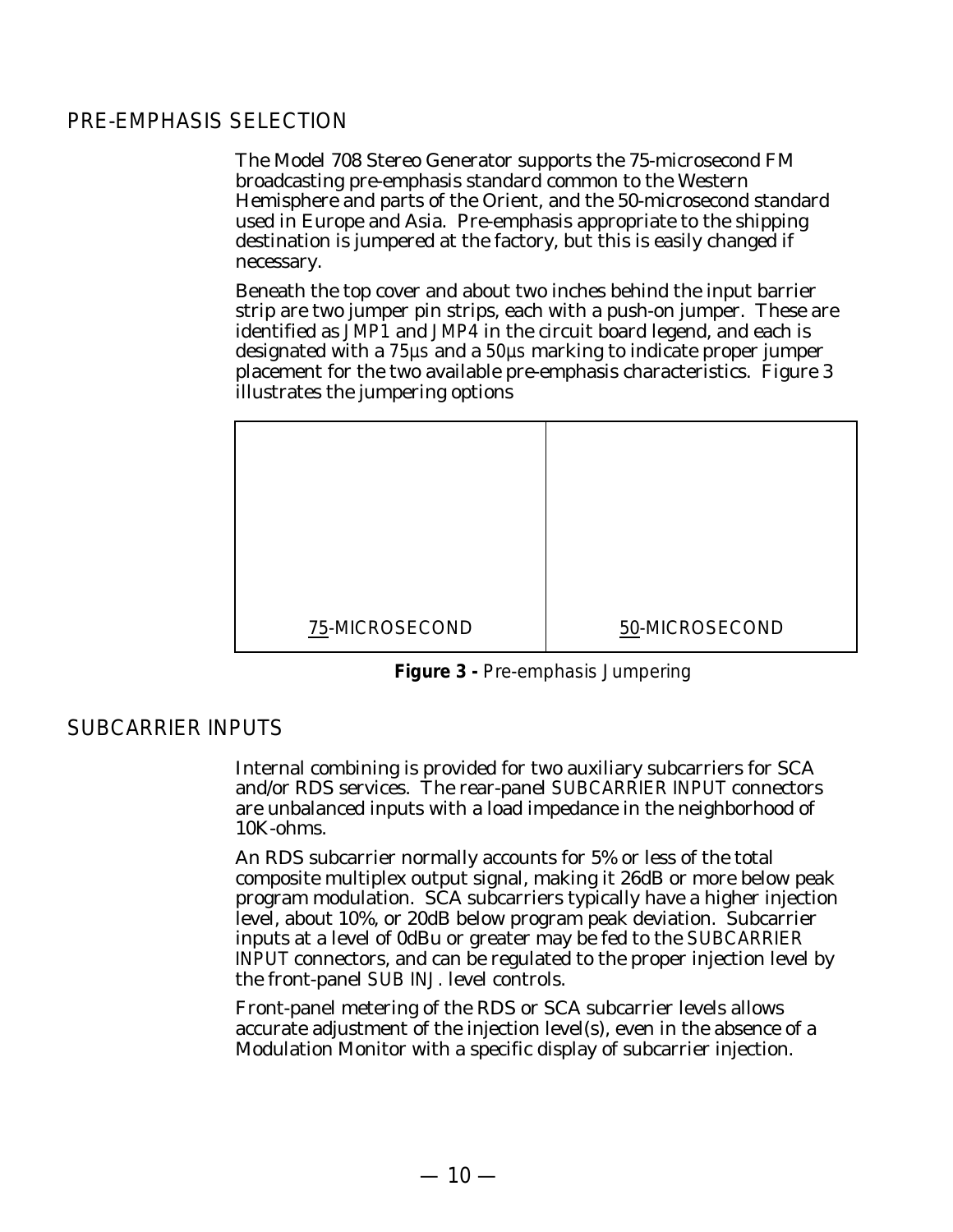## COMPOSITE OUTPUT

The unbalanced COMPOSITE OUTPUT of the Inovonics 708 has a resistive source impedance of 75 ohms. This permits runs of moderate length (about 50 feet, maximum) to the exciter or microwave link input. If the cable length is more than just a few feet, the cable should, itself, have a 75-ohm characteristic impedance and be terminated in 75 ohms at the far end.

A Stereo Generator must always be connected to an exciter or link (STL) input specifically intended for multiplex stereo. This is a "flat" input, rather than a monaural program input with signal pre-emphasis. Program signal pre-emphasis is imparted by the 708.

**Output Ground Loops** Because the Stereo Generator output and the exciter input are both unbalanced, it is best to locate the 708 near the exciter and power both from a common AC mains circuit. This will help avoid ground loops and mains-related hum in the transmitted signal.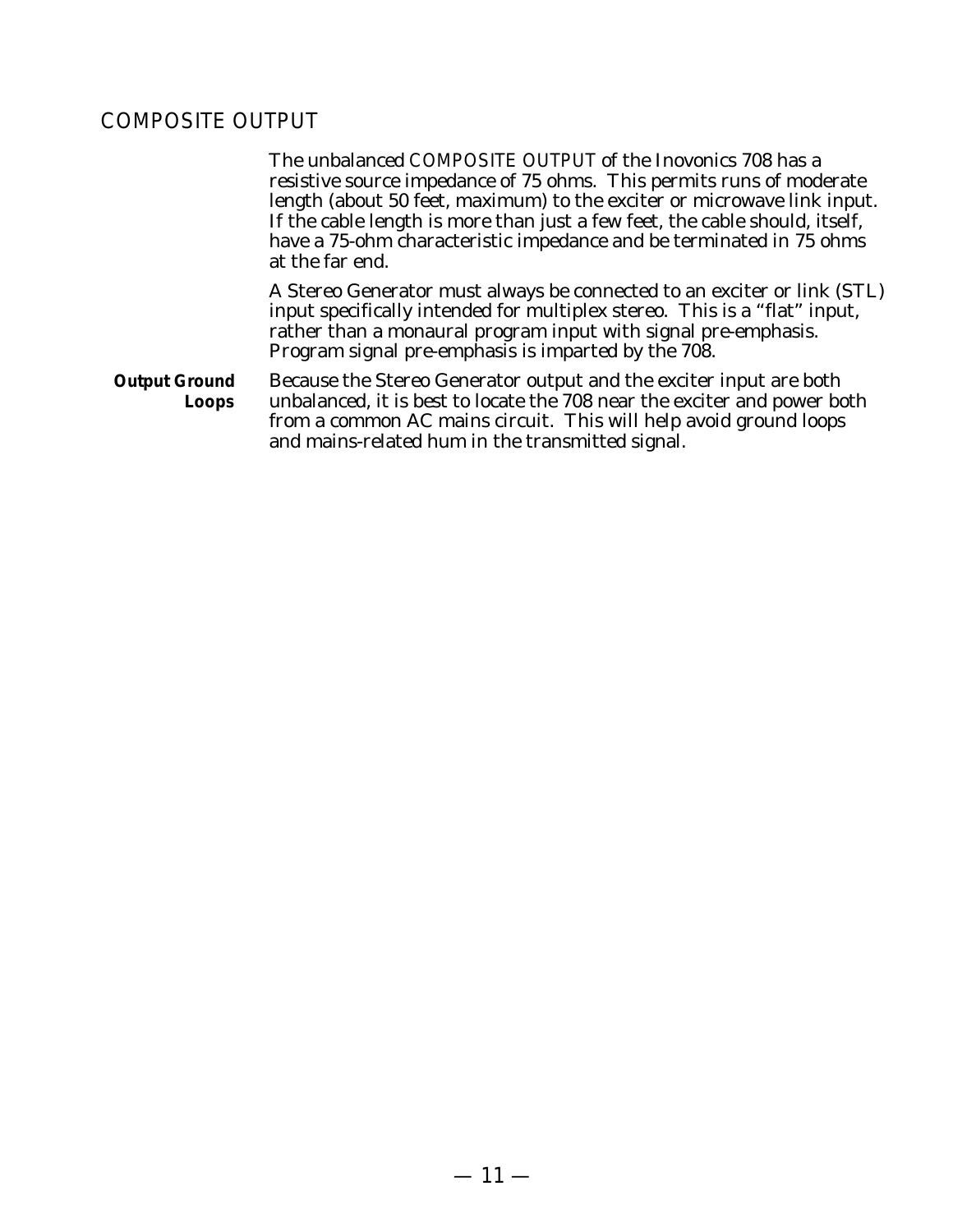# Section III

## SETUP AND OPERATION

#### PANEL CONTROLS AND INDICATORS

A brief description of the front-panel controls and indicators is given here. Do scan this section to at least verify that our terminology agrees with yours.

*PLEASE NOTE* that all front-panel multi-turn trim controls require *fifteen to twenty complete rotations* of the adjusting screw to cover their total operating range. Depending on the trim-pot manufacturer, the end of the range may, *or may not,* be identified by a "click-click" sound or other audible/tactile sensation.

| <b>INPUT GAIN</b>   | These two controls at the far-right end of the front<br>panel adjust the 708's input sensitivity for the nominal<br>program level applied to the LEFT and RIGHT channel<br>PROGRAM LINE INPUT barrier strip terminals on the<br>rear panel. The controls have a 15dB range which is<br>multiplied by input gain range jumpering to an input<br>acceptance range of 30dB (see Page 9). The INPUT<br>GAIN controls are adjusted so that the 100%-<br>modulation "ceiling" imposed by Model 708 internal<br>circuitry coincides with the input program peak level<br>which corresponds to 100% modulation. |
|---------------------|---------------------------------------------------------------------------------------------------------------------------------------------------------------------------------------------------------------------------------------------------------------------------------------------------------------------------------------------------------------------------------------------------------------------------------------------------------------------------------------------------------------------------------------------------------------------------------------------------------|
| <b>PRE-EMPHASIS</b> | System pre-emphasis is imparted by the Stereo<br>Generator in most situations. With the front-panel<br>PRE-EMPHASIS switch IN, the selected characteristic<br>(see Page 10) is enabled and the attendant green LED<br>will light. If, on the other hand, pre-emphasized audio<br>is applied to the 708, the switch should be set to the<br>OUT position to avoid "double" pre-emphasis. This<br>alternate mode is indicated by the red LED.                                                                                                                                                             |
| O'SHOOT COMP.       | The Model 708 incorporates a patented overshoot<br>compensation circuit which inhibits overshoots in the<br>primary 16kHz audio low-pass filter sections. The<br>switch is normally left in the IN position, indicated by<br>the green LED. Compensation may be switched OUT<br>for system tests which require carrier deviation in<br>excess of 100% (maximum); this will light the red LED.<br>The yellow LED to the right of the green one displays<br>circuit action and will flash almost continuously when<br>"bright" music is being broadcast.                                                  |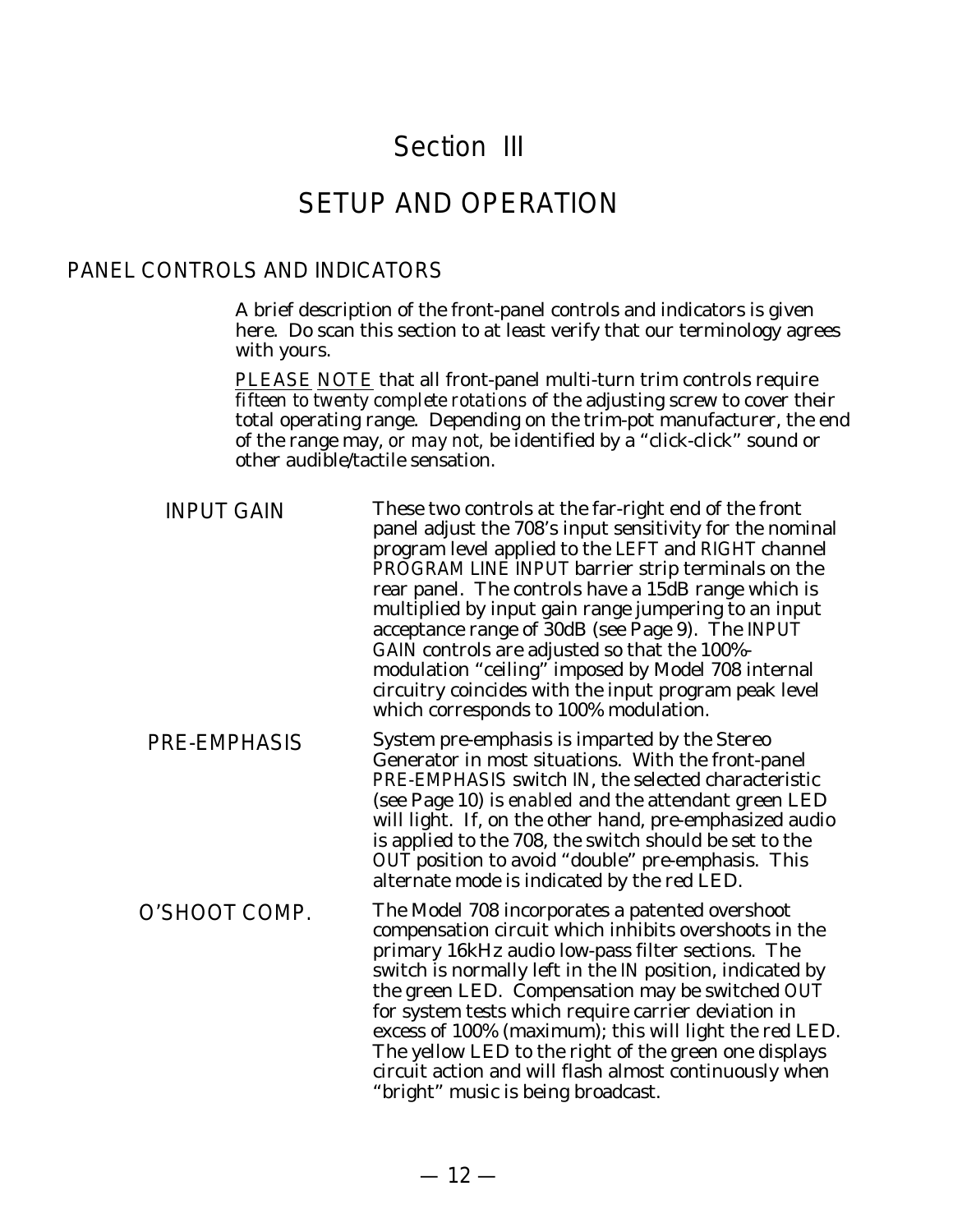| <b>PILOT</b>                           | The PILOT switch lets the user manually turn off the<br>19kHz stereo pilot for certain tests. Since the 19kHz<br>pilot is necessary for proper system operation, the<br>switch should always be left ON. The green LED<br>indicates normal operation, the red LED lights<br>whenever the pilot has been turned off.                                                                                                                                                                                                                                                                                                                                             |
|----------------------------------------|-----------------------------------------------------------------------------------------------------------------------------------------------------------------------------------------------------------------------------------------------------------------------------------------------------------------------------------------------------------------------------------------------------------------------------------------------------------------------------------------------------------------------------------------------------------------------------------------------------------------------------------------------------------------|
| <b>MODE</b>                            | Under some circumstances it may be advisable to<br>broadcast monaurally. For example, should the<br>station suddenly suffer an emergency power loss,<br>temporarily reverting to mono transmission would<br>help regain some of the lost coverage until full power is<br>restored.                                                                                                                                                                                                                                                                                                                                                                              |
|                                        | When switched to MONO, the MODE switch removes<br>both the stereo subcarrier and the 19kHz pilot. The<br>transmitted signal will consist of $L + R$ , the algebraic<br>sum of the left and right program channels. The<br>MODE switch does not remove RDS or SCA<br>subcarriers. Green and red LEDs indicate the MODE<br>selection.                                                                                                                                                                                                                                                                                                                             |
| <b>COMPOSITE</b><br><b>ADJUSTMENTS</b> | The PILOT INJ. and SUB 1/SUB 2 INJ. controls set the<br>injection levels of the 19kHz stereo pilot and<br>externally-applied SCA or RDS subcarrier(s). The<br><b>OUTPUT LEVEL control varies the overall composite</b><br>output level delivered to the exciter or STL. OUTPUT<br>LEVEL is a "master" adjustment and does not affect<br>the relationships (level ratios) between the stereo<br>program, pilot and RDS/SCA subcarrier.                                                                                                                                                                                                                           |
|                                        | MPX EQUAL. is a composite (multiplex) equalization<br>trimmer in the output stage of the 708. This has been<br>factory-set for best stereo separation into a resistive<br>load, but can be used to compensate for frequency<br>response deficiencies in a composite STL or in the<br>input section of the exciter.                                                                                                                                                                                                                                                                                                                                              |
| <b>COMPOSITE</b><br><b>PROCESSING</b>  | In the fully-counterclockwise OUT position, an output<br>"safety" clipper acts on only those very fast program<br>peaks and overshoots which sneak by the earlier<br>protection circuitry. As the COMPOSITE<br>PROCESSING control is rotated clockwise, the level<br>applied to the safety clipper is increased by the dB<br>value indicated on the front panel. Composite clipping<br>will increase apparent loudness, but at the expense of<br>generating some spurious harmonic products. The<br>tabulation at the top of the next page is approximate;<br>please refer to the discussion about additional<br>implications of composite clipping on Page 17. |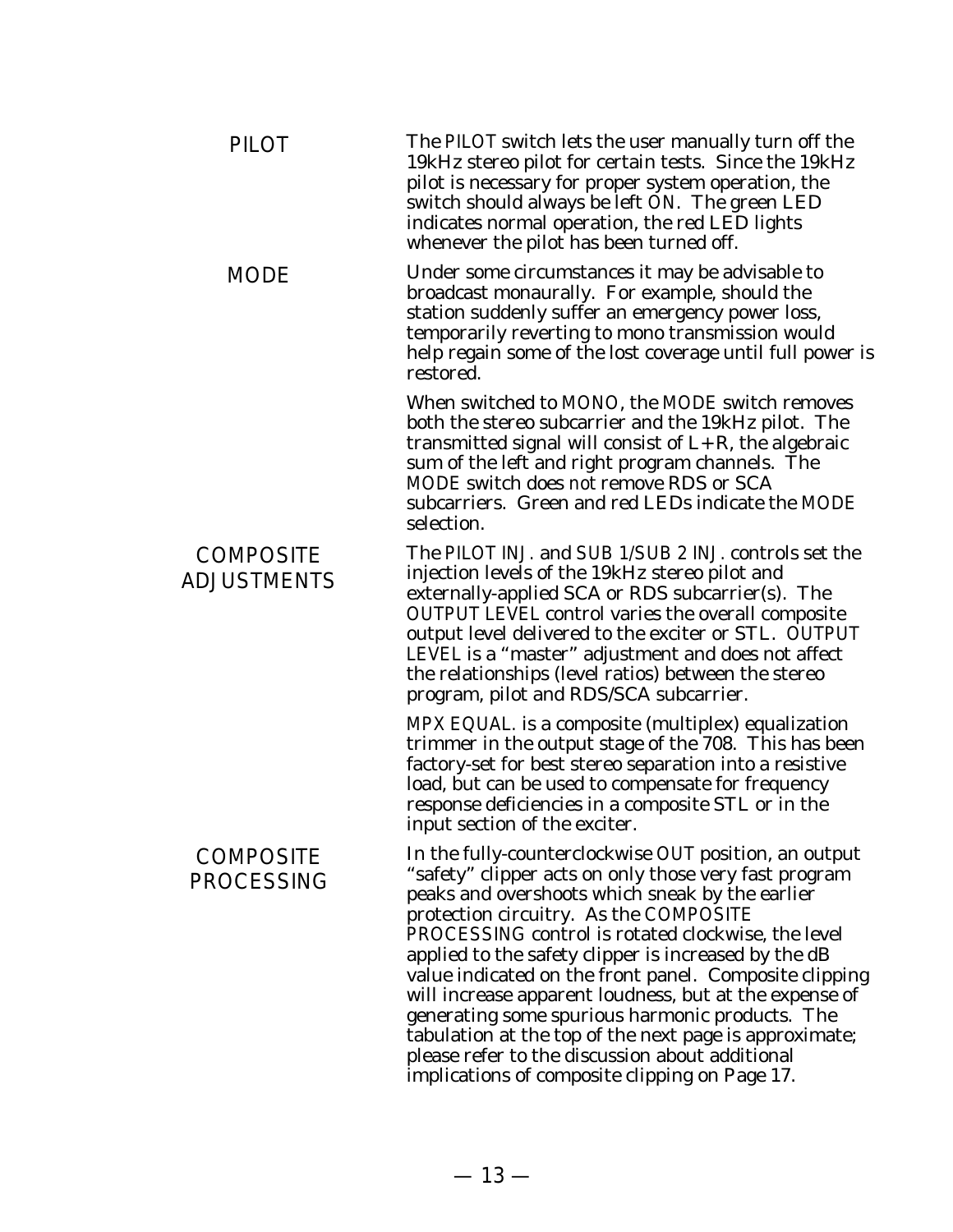|              |                  | <b>COMPOSITE</b><br><b>PROCESSING</b>          | PEAK VALUE OF<br><b>CLIPPING PRODUCTS</b>                                                                                                                                                                                                                                                                                                      |
|--------------|------------------|------------------------------------------------|------------------------------------------------------------------------------------------------------------------------------------------------------------------------------------------------------------------------------------------------------------------------------------------------------------------------------------------------|
|              |                  | <b>OUT</b>                                     | $>60$ dB below 100%                                                                                                                                                                                                                                                                                                                            |
|              |                  | 1dB                                            | 50dB below 100%                                                                                                                                                                                                                                                                                                                                |
|              |                  | 2dB                                            | 45dB below 100%                                                                                                                                                                                                                                                                                                                                |
|              |                  | 3dB                                            | 40dB below 100%                                                                                                                                                                                                                                                                                                                                |
|              |                  | averts pilot clipping or other pilot amplitude | Composite clipping is performed <i>prior</i> to injection of<br>the 19kHz stereo pilot and any subcarriers. This<br>modulation. Nevertheless, crosstalk of the program<br>audio into RDS or SCA subcarriers is exacerbated by<br>composite clipping and its inevitable intermodulation<br>and harmonic generation. Use this feature sparingly! |
| "MULTIMETER" | values are:      |                                                | An up/down momentary toggle switch cycles the front-<br>panel metering among the various display options;<br>LEDs identify the function monitored. The metered                                                                                                                                                                                 |
|              | L                | Left program input channel.                    |                                                                                                                                                                                                                                                                                                                                                |
|              | R                | Right program input channel.                   |                                                                                                                                                                                                                                                                                                                                                |
|              | $L + R$          |                                                | The sum of the left and right channels.                                                                                                                                                                                                                                                                                                        |
|              | $L-R$            | channels.                                      | The difference of the left and right                                                                                                                                                                                                                                                                                                           |
|              | <b>MPX</b>       |                                                | The composite multiplex output.                                                                                                                                                                                                                                                                                                                |
|              | <b>PILOT</b>     | The 19kHz stereo pilot.                        |                                                                                                                                                                                                                                                                                                                                                |
|              | SUB <sub>1</sub> | Subcarrier #1                                  |                                                                                                                                                                                                                                                                                                                                                |
|              | SUB <sub>2</sub> | Subcarrier #2                                  |                                                                                                                                                                                                                                                                                                                                                |
| <b>POWER</b> |                  |                                                | (Sorry, the function of this switch is classified.)                                                                                                                                                                                                                                                                                            |
|              |                  |                                                |                                                                                                                                                                                                                                                                                                                                                |

#### BARGRAPH METERING

The front-panel bargraph meter is useful in initial level-setting and to verify proper operation of the 708 Stereo Generator. The up/down switch to the right of the display cycles the meter through its various measurement functions.

The meter is peak-responding, and is scaled both in percent-modulation and in dB, with 0dB corresponding to 100% modulation. When switched to show measurements of PILOT, SUB 1 or SUB 2, an additional 20dB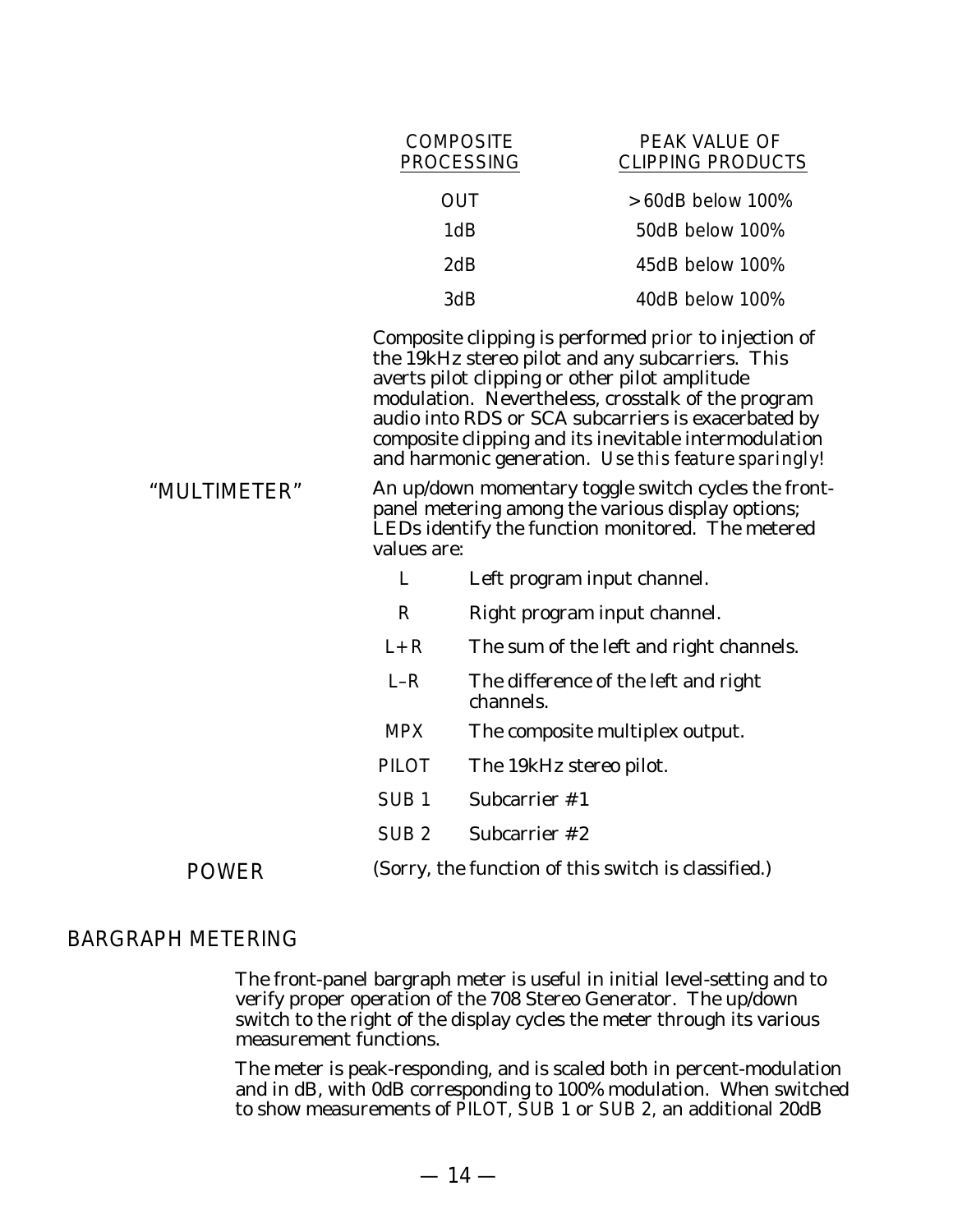(10X) circuit gain re-scales the measurements for these lower-level signals. For these measurements, the 100% marking should be read as 10%, and 0dB as –20dB.

#### NORMAL SETUP PROCEDURE

This setup procedure presupposes a normal installation with the Model 708 PROGRAM LINE INPUT fed *directly* from the output of a properly adjusted audio processor. As explained on Pages 3 and 4, the processing system must maintain program peaks at a ceiling value corresponding to 100% modulation, and incorporate "pre-emphasis protection" (independent high frequency) limiting in addition to broadband peak control. This procedure further supposes a *direct* connection of the COMPOSITE OUTPUT to the wideband input of an exciter/transmitter. Variations from these conditions, such as an intermediate STL or other link, analog or digital, in either the input or the output path of the 708, may call for considerations not addressed here.

At this point the 708 should be installed in the program chain with power applied, and have all front-panel function switches ON.

**Input Gain Calibration**

- 1. Double-check PC board jumpering options for proper line input range selection and for proper pre-emphasis selection.
- 2. Feed the *audio processor* left channel input, only, with a 500Hz sinewave test signal which yields 6dB to 10dB of indicated signal limiting. This should drive the processor left channel line output to its "ceiling" value and present the left channel input of the 708 with a signal representing 100% modulation of that channel.
- *NOTE*: Good engineering practice prescribes a standardized audio line level at any equipment interface. This facilitates setup, troubleshooting, and "patching" alternate gear in and out of the program signal path. Take this opportunity to set the output level of the processing system at a preferred "zero-dB" level: +6dBm, +10dBm, or any other value common to station operation.
- 3. Set the bargraph meter to measure left channel (L) level. Adjust L INPUT GAIN for a 0dB, or 100%, indication.
- 4. Repeat steps 1 -3 for the right program channel. Be sure that *only* the right channel input of the processing system is driven.

**Pilot and Subcarrier Adjustments**

- 1. Set the bargraph meter to measure PILOT. Adjust the 19kHz stereo pilot (PILOT INJ.) control for desired injection; typically 9%. Keep in mind that the 100% point on the meter is actually 10% for this measurement.
- 2. Cycle the meter to read any subcarriers applied to the 708. The SUB 1 INJ. and SUB 2 INJ. controls may be adjusted for the desired injection levels for subcarriers. Typically, RDS subcarriers are set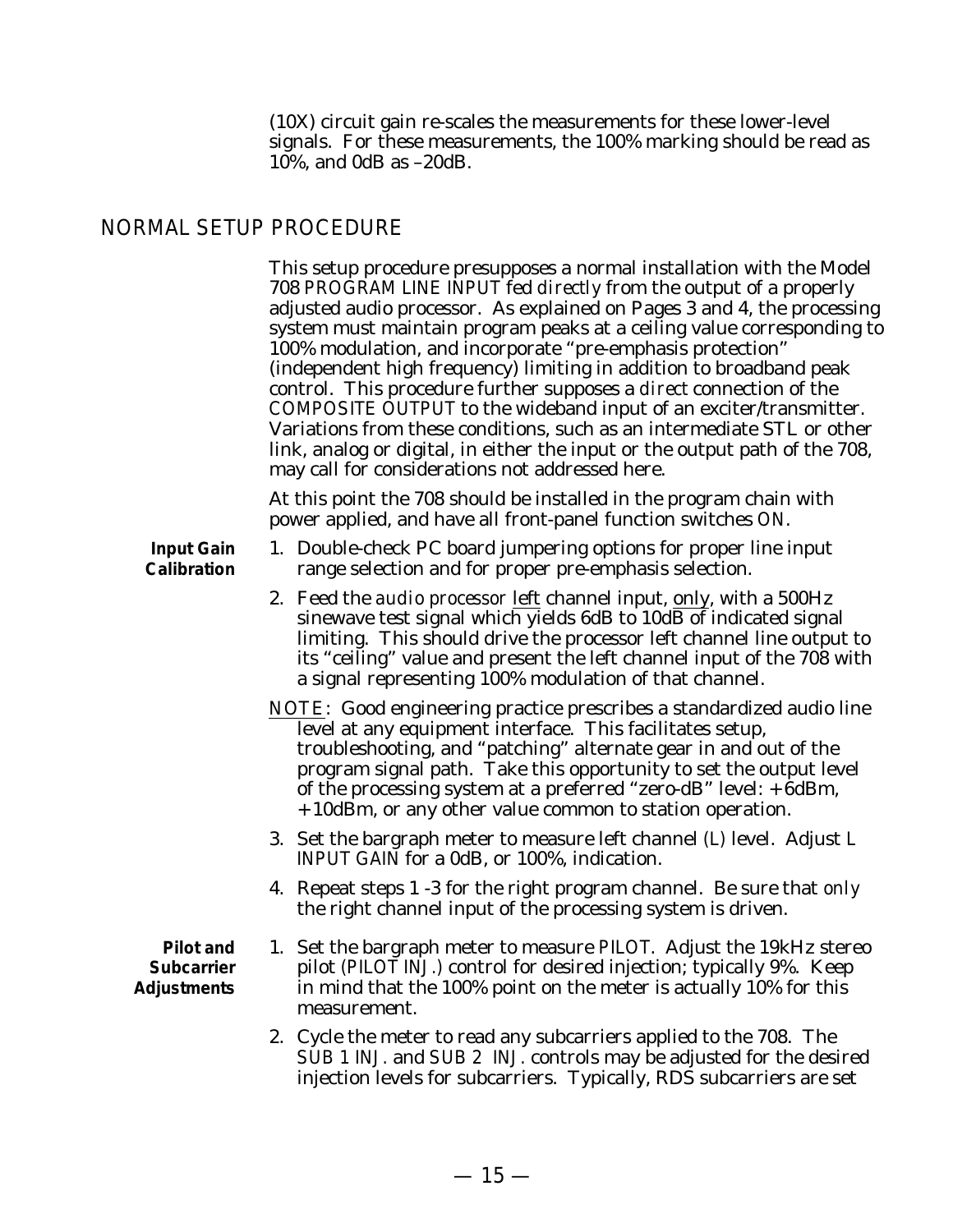to about 5%, SCA subcarriers to 10%. Again, the 100% mark on the meter should be read as 10% for these measurements.

**Output Pre-check** The initial portion of the output adjustment procedure is performed under *simulated* "on-air" operating conditions. Feed typical program material to the stereo generator via the processing system, but *stereo temporarily disconnected the generator from the exciter* until the precheck verifies normal operation.

> The processor, itself, should now indicate normal values of gain reduction, including a minimum of 6dB peak limiting of program audio peaks. Under this condition the 708 bargraph display will show consistent left (L) and right (R) channel signal activity peaking at 0dB. A display much in excess of 0dB indicates limiter overshoots and a possible deficiency of the processing system in maintaining a consistent output "ceiling." Occasional overshoots up to  $+1dB$  or  $+2dB$  are to be expected, but anything above these values is cause to question processing effectiveness.

*Temporarily* set the front-panel COMPOSITE PROCESSING control fully clockwise to the 3dB point. With typical program audio applied, check bargraph metering of the composite multiplex output (MPX). Peak modulation should remain within the limits shown:

> Stereo program modulation only — 100% Stereo program and RDS only — 105% Stereo program and one SCA only — 110% Stereo program, RDS and SCA — 115% Stereo program and two SCAs — 120%

*NOTE:* MPX metering relates to the total composite output voltage peak excursion before the OUTPUT LEVEL control, *not* the actual FM carrier deviation. The 100% reference point represents a normal stereo signal without subcarriers; actual measurements will reflect the algebraic addition of any subcarriers.

**OUTPUT LEVEL Adjustment** *PLEASE* be certain that you understand operation of the station Mod-Monitor, and that it is properly calibrated and connected to the correct transmitter/exciter RF sample point. The remainder of this procedure is performed "on-air."

- 1. Turn the 708 OUTPUT LEVEL control fully counterclockwise and connect the generator's COMPOSITE OUTPUT to the input of the exciter.
- 2. Turn off or disconnect any subcarrier inputs to the 708. With only the stereo programming applied, advance the OUTPUT LEVEL control for a Mod-Monitor indication of *frequent* 100%-modulation peaks.
- 3. Back-down the OUTPUT LEVEL control slightly, so that the 100% peak flasher(s) light only occasionally.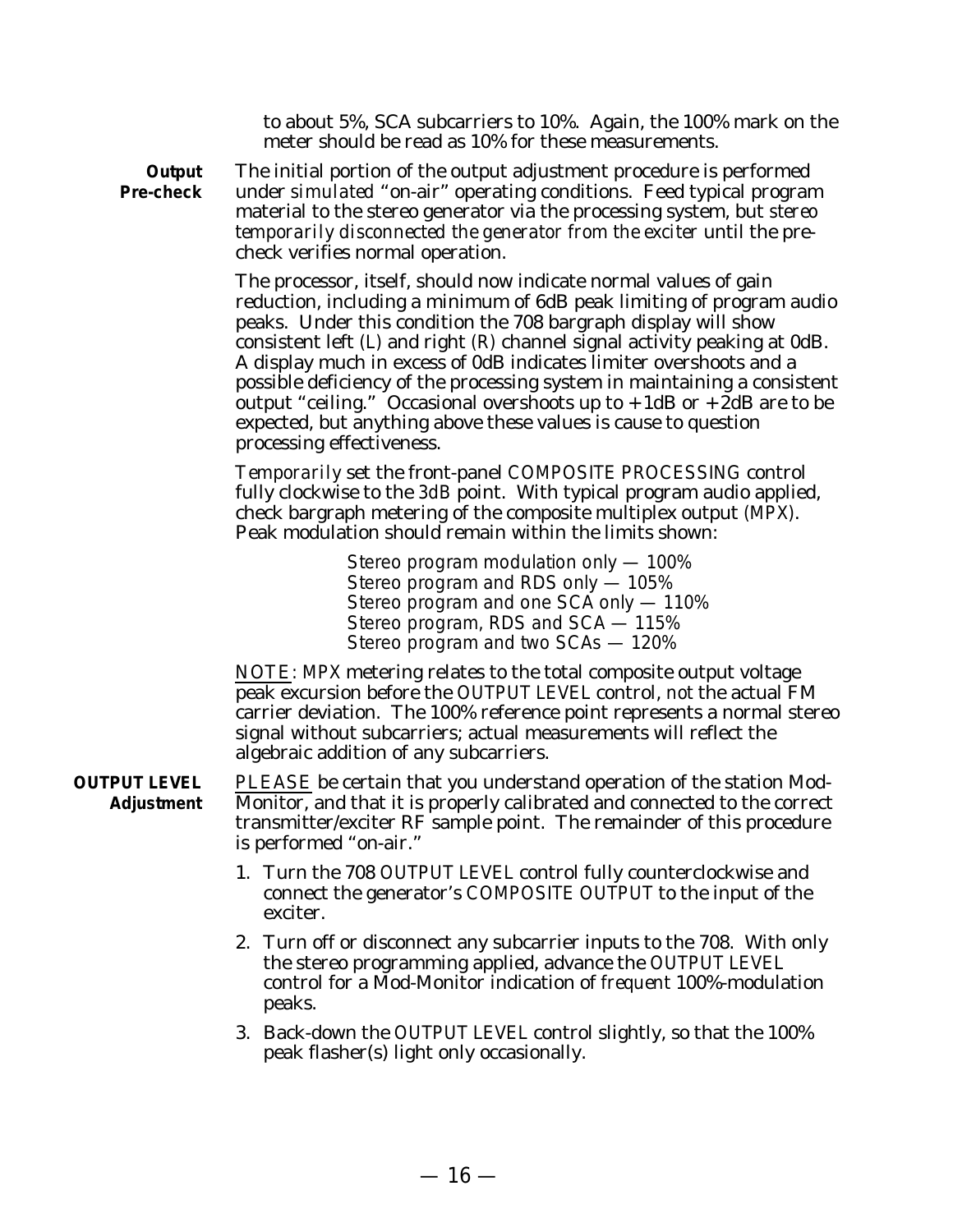- 4. Switch the Modulation Monitor to display the injection level of the 19kHz stereo pilot and confirm 9% injection. Touch-up the PILOT INJ. control, if necessary, then re-confirm 100% carrier deviation.
- 5. If an RDS or an SCA subcarrier is to be broadcast, re-connect it to the 708 at this time. Using the Mod-Monitor, or other means of reading the auxiliary subcarrier injection level, verify proper injection.
- 6. Reset the Mod-Monitor to read total carrier modulation. If necessary, trim the OUTPUT LEVEL control to maintain carrier deviation within legal limits. Depending on current operating rules and practices, when either an SCA or an RDS subcarrier is broadcast, total peak carrier deviation *may be permitted* to exceed the customary 100%-modulation figure. The station (or consulting) engineer should be aware of legal guidelines in effect and assume responsibility for any adjustment which deviates from this procedure.
- 7. Reset the COMPOSITE PROCESSING control to the fullcounterclockwise, OUT position.

## IMPLICATIONS OF COMPOSITE PROCESSING

In the FM "loudness war," the ultimate tool in the broadcaster's arsenal is *composite processing*. This is more appropriately called *composite clipping* since linear gain-reduction techniques cannot easily be applied to the "interleaved" multiplex stereo signal. The historic justification for composite clipping reflects the need to control the overshoots of uncorrected low-pass filters in early stereo generators.

Despite refinements in filter technology, which all but eliminate overshoot as a potential overmodulation problem, it seems that a small gain in perceived loudness can always be achieved by clipping peak excursions of the multiplex signal just before it is fed to the exciter. This clipping action is not without certain tradeoffs, however, among which are modulation of the 19kHz stereo pilot and the generation of out-of-band distortion components.

**Pilot Modulation** The 19kHz stereo pilot, already at a level some 20dB below 100% modulation, is subject to amplitude perturbations by program peaks when overall composite clipping is employed. With more than about 1dB of clipping, the pilot can actually be lost for the duration of the clipped peak. The receiver's stereo decoder may even lose phase-lock; this was a serious problem with early add-on composite clippers.

> More sophisticated stand-alone composite clipping devices strip the 19kHz stereo pilot from the composite signal, clip the remaining multiplex stereo components, then re-apply the pilot. The Inovonics 708 simply performs its clipping function prior to initial pilot injection.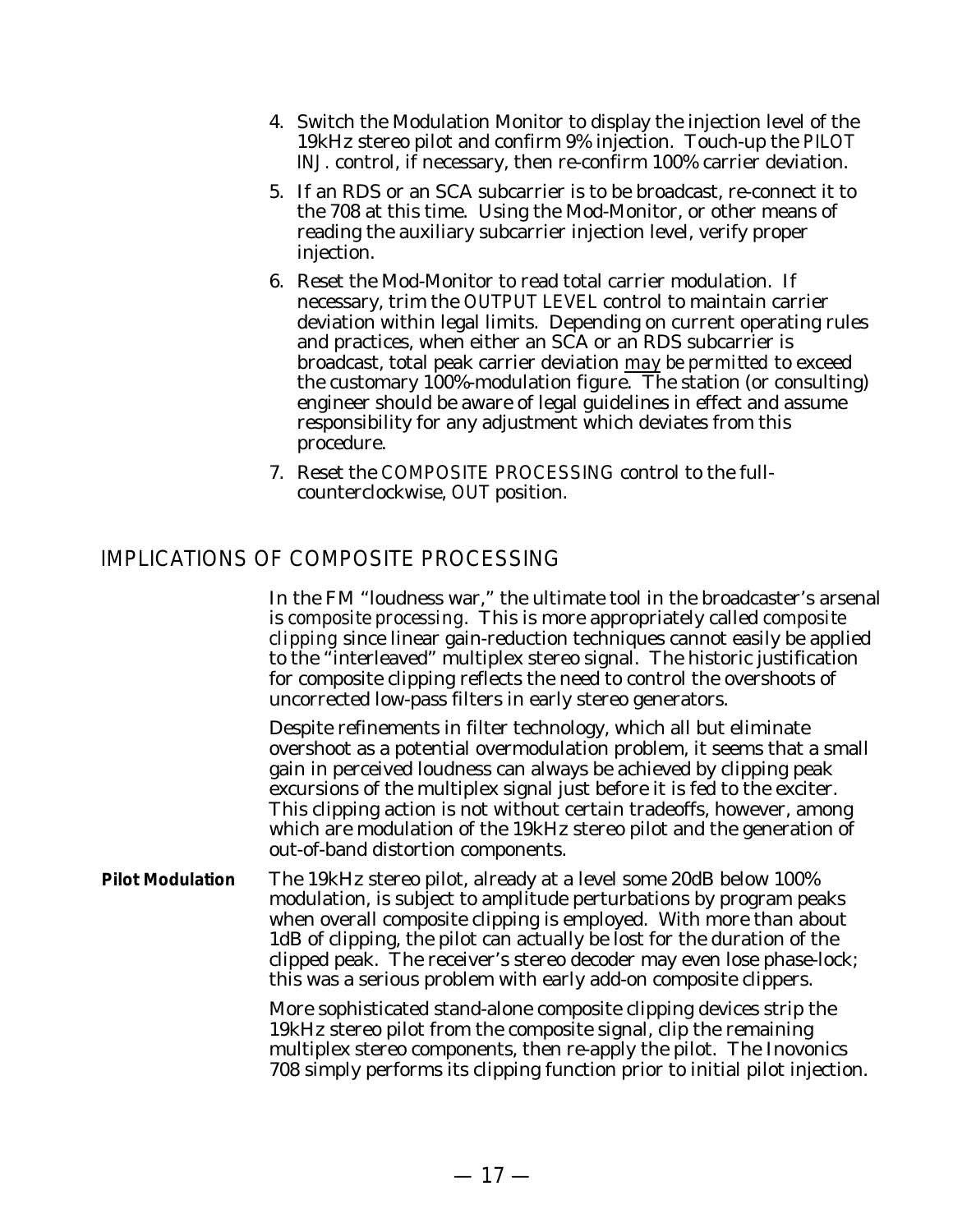**Out-of-Band Components** Simple clipping of a symmetrical waveform will invariably generate odd-order harmonics of the fundamental frequency. The level of, and signal degradation by, these harmonics will depend in large part on the *depth* of the clipping action. Because of its complementary pre- and deemphasis, FM broadcasting can forgive a surprising amount of baseband clipping, insofar as audible distortion is concerned. Nonetheless, clipping products can clutter that part of the baseband spectrum reserved for RDS and SCA subcarriers, potentially creating crosstalk into those services. With one or two dB of clipping, distortion products will probably be tolerable. Much more clipping than this will not only compromise subcarrier services, but can interfere with adjacent stations as well.

> Figures 4a through 4d reveal out-of-band components generated by composite clipping. These "worst case" examples were created by feeding a stereo generator from a CD player. No overmod-protection audio processing was employed, stereo generator input gain was adjusted such that the internal clippers associated with the pre-filter overshoot compensation circuit were active more than 90% of the time. The stereo generator output was monitored by a Tektronics 7L5 Spectrum Analyzer which accumulated data for the duration of the 6 minute rock music selection.



**Figure 4a -** Clipping OFF **Figure 4b -** 1dB Clipping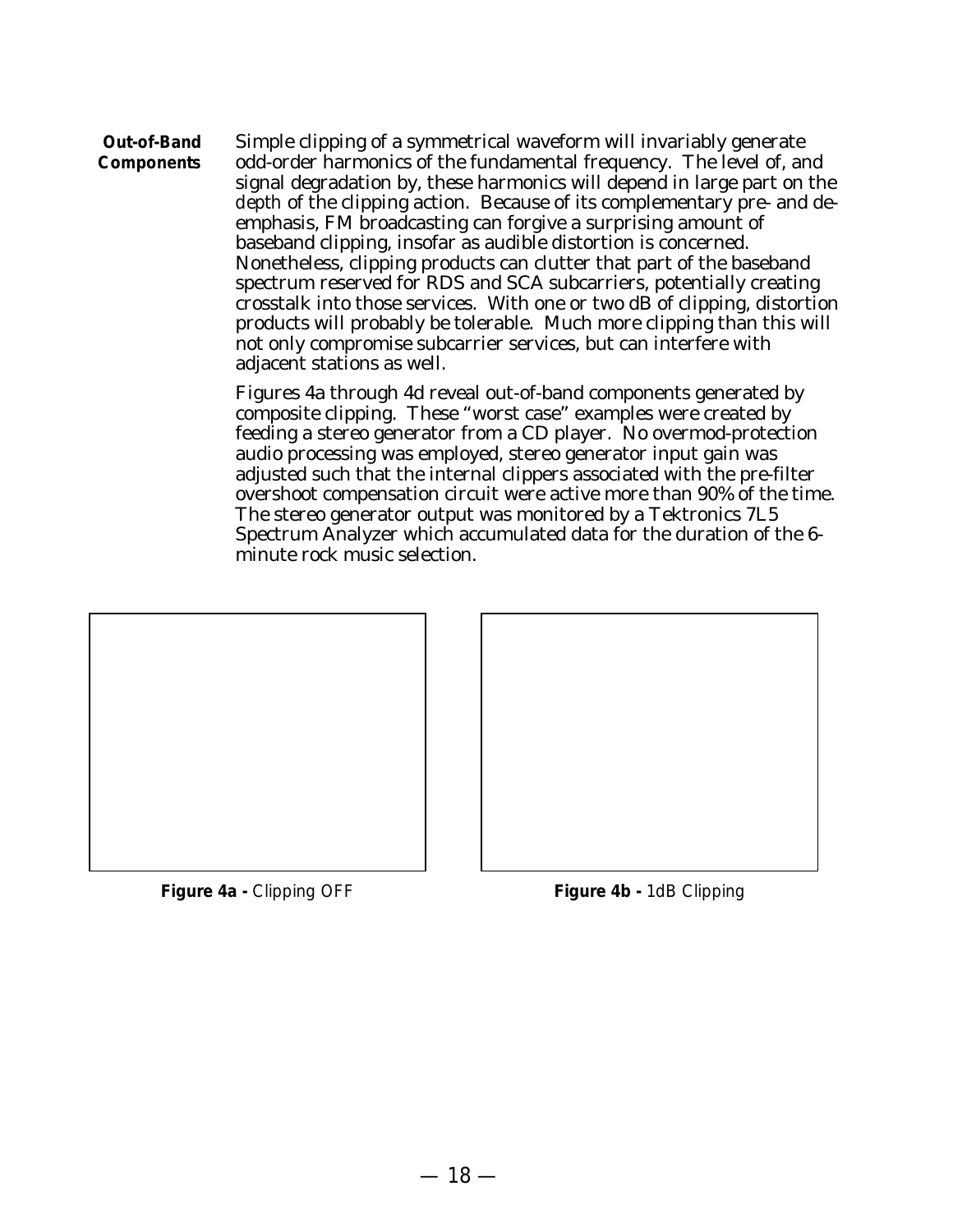

**Figure 4c - 2dB** Clipping **Figure 4d -** 3dB Clipping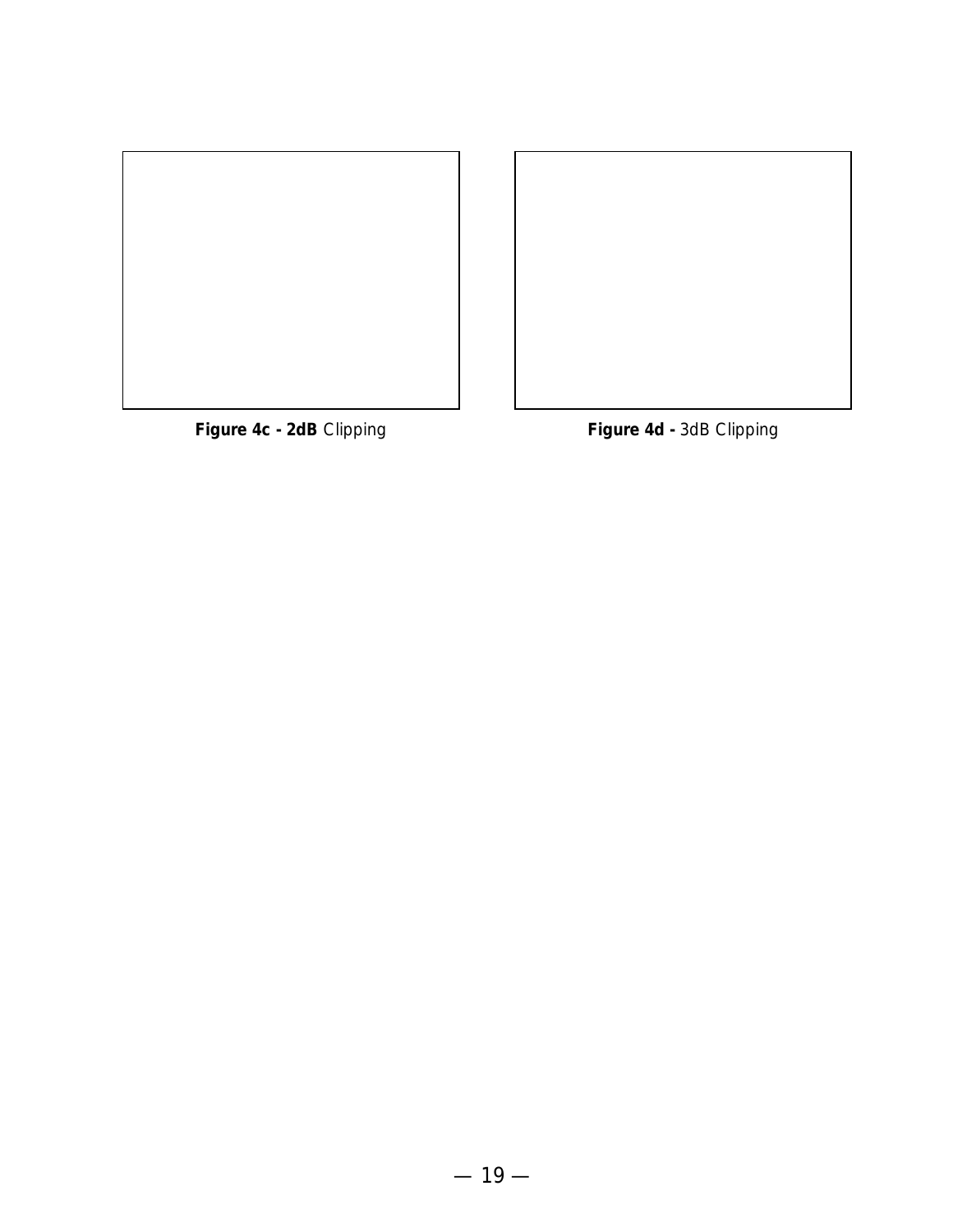# Section IV

# CALIBRATION

 "Routine" calibration of the Model 708 Stereo Generator is never required, its digital-synthesis circuitry is simple and stable. The only justification for confirming any of the internal adjustments is out-ofspecification operation, and only after all other possible faults have been considered and eliminated. It's worth a call to the factory to discuss any anomalies before charging-ahead and possibly making things worse.

**Equipment Required**

- **Dual-Trace Oscilloscope —** 5mV sensitivity, 20Mhz bandwidth, with two matched 10:1 probes.
- **Audio Generator** 10Hz-1MHz, +20dBm output capability.
- **AC Voltmeter** with dB scaling.
- **Digital Multimeter**
- **Frequency Counter** capable of accurate frequency measurement from 1kHz to 2Mhz.
- • **"Precision" FM-Stereo Demodulator —** station Mod-Monitor with input for composite baseband signal.
- **Spectrum Analyzer** (optional\*) must have good resolution in the 100Hz to 100kHz (FM composite baseband) display range.
	- \* The Spectrum Analyzer is *not* required if the "Precision" FM-Stereo Demodulator is capable of resolving crosstalk, stereo separation and 38kHz "residual" measurements to a value of –70dB or better.

**Power Supply Check**

- 1. Apply power to the 708.
	- 2. Check that the positive and negative 9-volt regulated supplies are between 8.5V and 9.0V. You can check these on pin 8 (positive) and pin 4 (negative) of any 8-pin IC.
- **Clock Set** 1. Use one of the low-capacitance 'scope probes to connect to the input of the frequency counter. Check the clock frequency at the righthand end of R59, between IC15 and IC16.
	- 2. Adjust C34, the trimmer capacitor just below the SUBCARRIER 1 input connector, for exactly 1,216,000Hz.

 $-20-$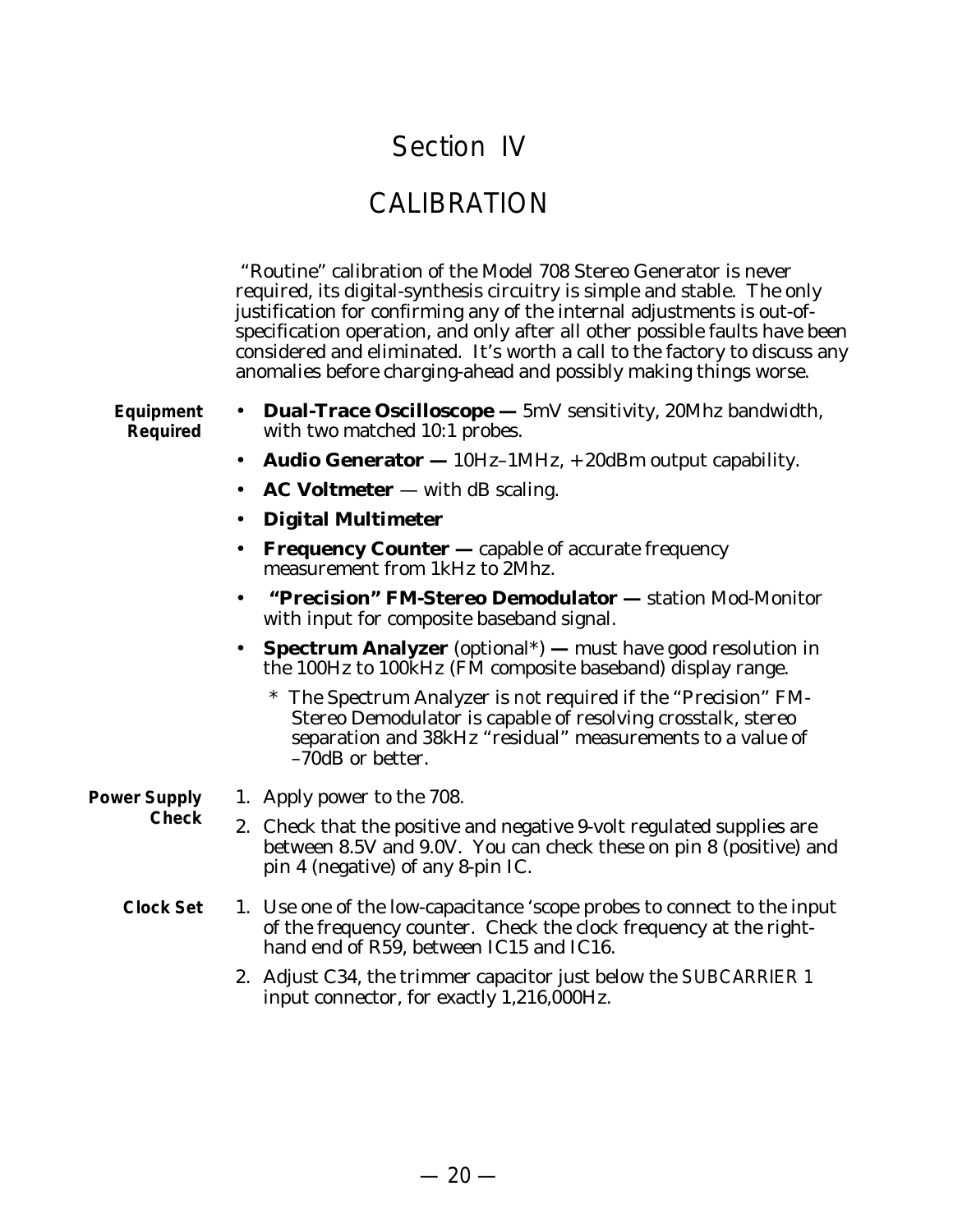**Input Level Set** 1. Preset the 708 front-panel switches as follows:

POWER — ON MODE — MONO  $PILOT = OFF$ O'SHOOT COMP. — OUT PRE-EMPHASIS — OUT

- 1. The input gain range should be jumpered for high-level inputs; this is the H position on jumpers strips JMP2 and JMP3. Apply the output of the Audio Generator to both the right- and the leftchannel PROGRAM LINE INPUTS. Feed these two inputs in parallel, and in phase, by connecting the test signal "hot" lead to both + terminals, and the test ground lead to G. Both – terminals also should be connected to the G ground terminal.
- 2. Set the Audio Generator frequency to 400Hz, output level to  $+10$ dBu.
- 3. Clip the two 'scope probes to the output of the filter buffer amplifier, IC34. The most convenient monitor points are the righthand ends of R128 and R135, for the left and right channels, respectively. The monitor points are identified in the circuit board legend with L and R designations next to the right-hand end of the two resistors.
- 4. Adjust both front-panel L and R INPUT GAIN controls for a scope display of approximately 9 volts peak-to-peak. Position the left channel waveform slightly above the right to keep track of which is which.
- **Low-Pass Filter Matching** The low-pass filter for the right program channel is not adjustable; rather, it employs close-tolerance components to meet design requirements. Since close frequency and phase response matching between stereo channels is essential to good Stereo Generator crosstalk performance, trim controls have been included in the left-channel filter so that it may be tuned to match right channel response.
	- 1. Confirm that the PRE-EMPHASIS and O'SHOOT COMP switches are in their OUT positions. Frequency and phase response matching is optimized with these circuits inactive. The scope should continue to monitor the output of the filter buffer stage.
	- 2. Increase the Audio Generator frequency to the first filter null, approximately 19.1kHz. Observing the lower (right channel) trace, down-range both oscilloscope vertical attenuators and fine-tune the Audio Generator frequency for the deepest null in the right channel signal.

*HINT*: When properly nulled, the signal waveform will be very close to the noise floor. If you find the nulled signal difficult to resolve, try triggering the 'scope timebase directly from the Audio Generator. This will make the waveform "hold still" and stand out from the (random) noise.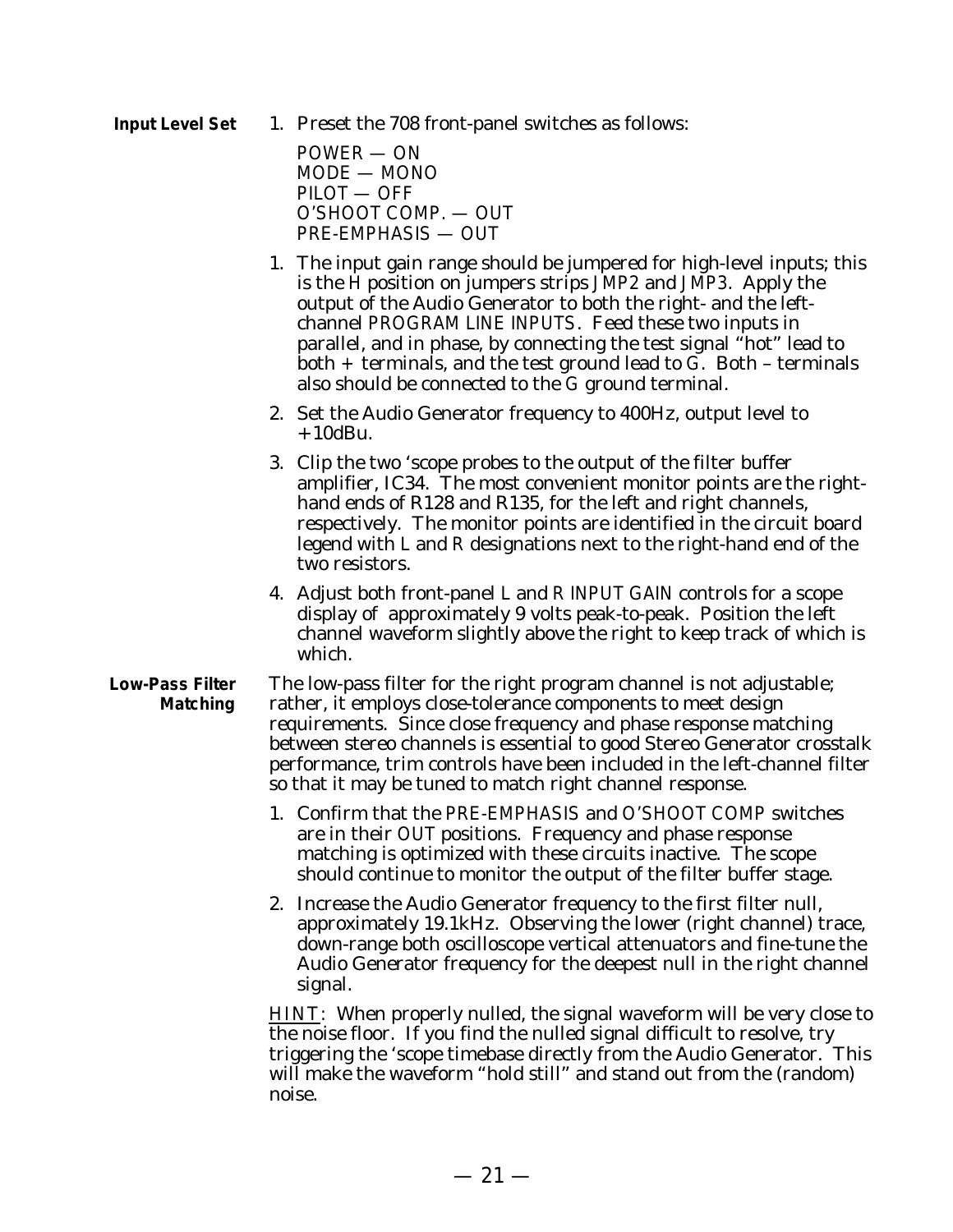- 3. When the Audio Generator has been fine-tuned to null the right channel, adjust R116 (next to IC31) for a null in the left channel filter. Both channels should null to the same relative amplitude.
- 4. Increase the Audio Generator frequency to the second filter null, approximately 21.8kHz. Again, fine-tune the Audio Generator frequency for the deepest null in the right channel signal.
- 5. Adjust R122 (next to IC33) for a left-channel null.
- 6. Increase the Audio Generator frequency to the third filter null, approximately 34.6kHz. Once again, fine-tune the Audio Generator frequency for the deepest null in the right channel signal.
- 7. Adjust R141 (next to IC37) for a left-channel null.
- **Crosstalk Trim** If your station Mod-Monitor includes a true "precision" FM-stereo demod (crosstalk/separation resolution of 70dB or better), it may be used in lieu of a Spectrum Analyzer for this part of the Calibration Procedure. If a Mod-Monitor of *insufficient precision* is used, final Calibration (and performance!) of the 708 will reflect the inaccuracy.
	- 1. Connect the COMPOSITE OUTPUT of the 708 to the input of the Spectrum Analyzer (or directly to the Composite Input of the Mod-Monitor).
	- 2. Next, re-apply the Audio Generator test signal to the left and right PROGRAM LINE INPUTS of the 708 as described under the Input Level Set section at the beginning of this Procedure. The Audio Generator frequency should be 400Hz, but the level should be reduced for a peak-to-peak waveform amplitude of 6 volts on the right-hand ends of R128 and R135.
	- 3. Monitor the "sub channel." This is the 38kHz double-sideband, suppressed-carrier component on the Spectrum Analyzer (or an "L–R" Mod-Monitor reading).
	- 4. Carefully adjust the front-panel INPUT GAIN L control for a null in the sub channel.
	- 5. Adjust R156 (to the left of IC41) to further null the sub channel.

*NOTE:* Because the effect of the two preceding adjustments will appear to interact, it will be necessary to repeat Steps 4 and 5 until no further improvement in the sub-channel null can be achieved.

- 6. Increase the Audio Generator frequency to 15kHz. Adjust R141 (to the left of IC37) for the best null in the sub channel at 15kHz.
- 7. Repeat Steps 4, 5 (at 400Hz) and 6 (at 15kHz) until the sub-channel null at both frequencies is at maximum.

Because the Inovonics 708 utilizes digital techniques (instead of analog multiplication) to generate the subcarrier, crosstalk is symmetrical; that is, sub-to-main crosstalk will be identical to the main-to-sub which was optimized in the foregoing Procedure.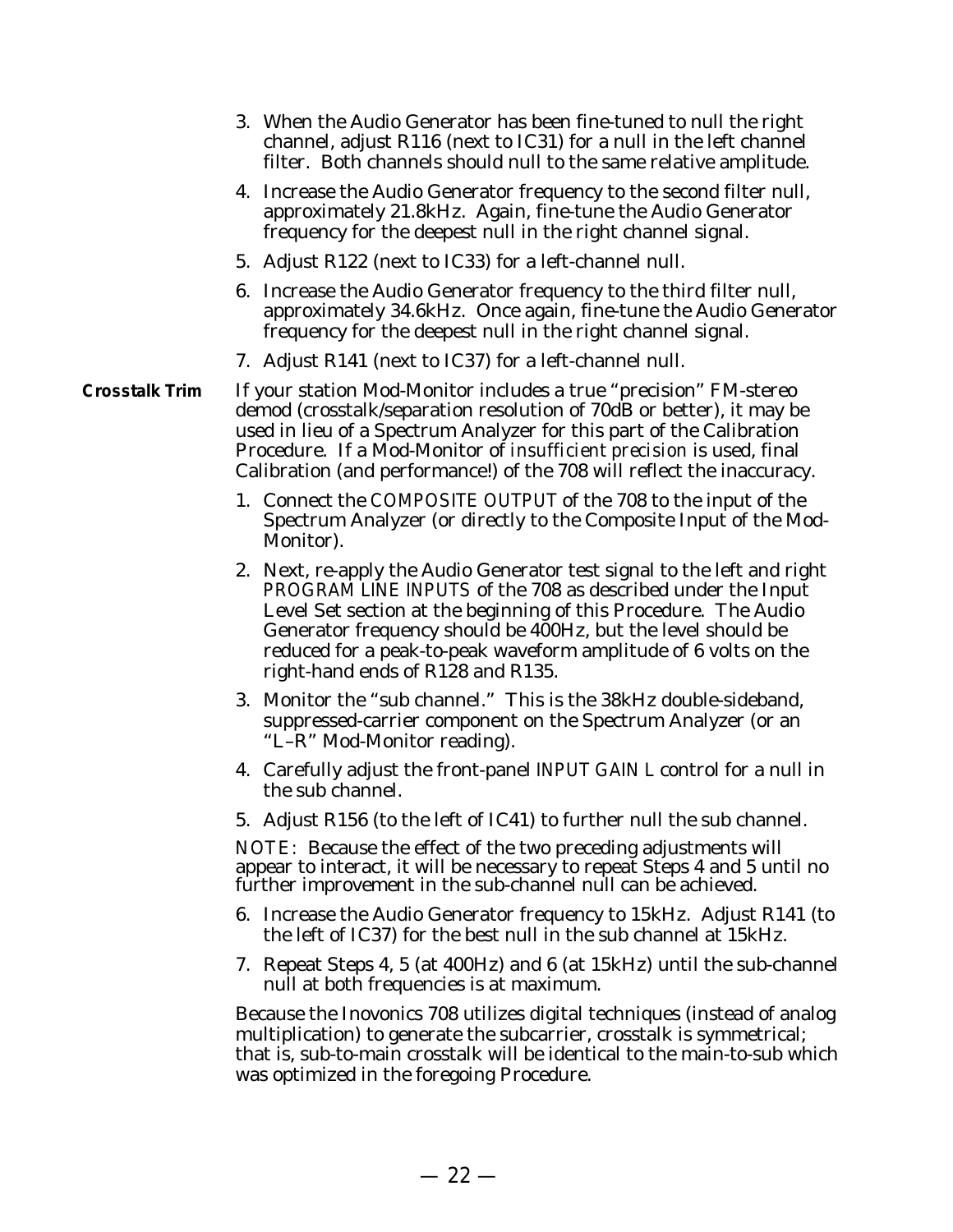| <b>Input Level</b><br>Calibration  | $\overline{NOTE}$ : This portion of 708 calibration must follow the preceding<br>Crosstalk Trim procedure directly.                                                                                                                                                                                                                                                                                                                                                                                                                                                                                                                                                         |
|------------------------------------|-----------------------------------------------------------------------------------------------------------------------------------------------------------------------------------------------------------------------------------------------------------------------------------------------------------------------------------------------------------------------------------------------------------------------------------------------------------------------------------------------------------------------------------------------------------------------------------------------------------------------------------------------------------------------------|
|                                    | 1. Re-apply 400Hz to both channels and monitor the filter buffer stage<br>at R128 and R135, just as described at the beginning of this<br>Procedure.                                                                                                                                                                                                                                                                                                                                                                                                                                                                                                                        |
|                                    | 2. Turn the O'SHOOT COMP. switch to the IN position.                                                                                                                                                                                                                                                                                                                                                                                                                                                                                                                                                                                                                        |
|                                    | 3. Make no changes to the 708 INPUT GAIN controls. Note that as the<br>output level of the Audio Generator is increased, the 9-volt p-p<br>waveforms will clip, or flatten, top and bottom. Carefully, adjust<br>the output level of the Audio Generator to a point where the<br>flattening is scarcely visible. As the O'SHOOT COMP. switch is<br>switched between IN and OUT, there should be a just-perceptible<br>change in the amplitude of the waveform(s) as the clipping circuit is<br>biased into, and out of, operation. This Audio Generator output<br>level setting represents the 100%-modulation level as applied to the<br>708 PROGRAM LINE INPUT terminals. |
|                                    | 4. With the front-panel meter monitoring the left-channel input, L,<br>adjust R45 for a <i>half-brightness</i> indication of the OdB, LED.                                                                                                                                                                                                                                                                                                                                                                                                                                                                                                                                  |
|                                    | 5. Step the meter to monitor the right-channel input, R, and adjust<br>R46 for a half-brightness indication of the OdB LED.                                                                                                                                                                                                                                                                                                                                                                                                                                                                                                                                                 |
|                                    | 6. Verify that $L + R$ metering indicates 0dB with the LED at full<br>brightness, and that nothing shows in the L-R position.                                                                                                                                                                                                                                                                                                                                                                                                                                                                                                                                               |
| <b>Output Level</b><br>Calibration | <b>NOTE:</b> This portion of 708 calibration must follow the preceding<br>Input Level Calibration procedure directly.                                                                                                                                                                                                                                                                                                                                                                                                                                                                                                                                                       |
|                                    | 1. Set the MODE switch to STEREO and turn the PILOT switch ON.                                                                                                                                                                                                                                                                                                                                                                                                                                                                                                                                                                                                              |
|                                    | 2. With the 400Hz, 100%-modulation input signals applied, turn the<br>front-panel COMPOSITE PROCESSING control fully clockwise to<br>the $+3dB$ marking.                                                                                                                                                                                                                                                                                                                                                                                                                                                                                                                    |
|                                    | 3. With the Modulation Monitor connected to the COMPOSITE<br>OUTPUT of the 708, and with the Mod-Monitor set to read Total<br>Modulation in its peak-responding mode, adjust the OUTPUT LEVEL<br>control of the 708 for a 100% Mod-Monitor reading.                                                                                                                                                                                                                                                                                                                                                                                                                         |
|                                    | 4. Switch the Mod-Monitor to measure the 19kHz stereo pilot<br>injection level, and adjust the 708 front-panel PILOT INJ. control for<br>a 10% reading.                                                                                                                                                                                                                                                                                                                                                                                                                                                                                                                     |
|                                    | 5. If necessary, repeat Steps 3 and 4 to secure simultaneous 100%<br>Total Mod. and 10% Pilot readings.                                                                                                                                                                                                                                                                                                                                                                                                                                                                                                                                                                     |
|                                    | 6. With 708 front-panel metering switched to MPX, adjust R47 for a<br>0dB indication.                                                                                                                                                                                                                                                                                                                                                                                                                                                                                                                                                                                       |
|                                    | 7. With 708 metering switched to PILOT, adjust R48 for a OdB<br>indication.                                                                                                                                                                                                                                                                                                                                                                                                                                                                                                                                                                                                 |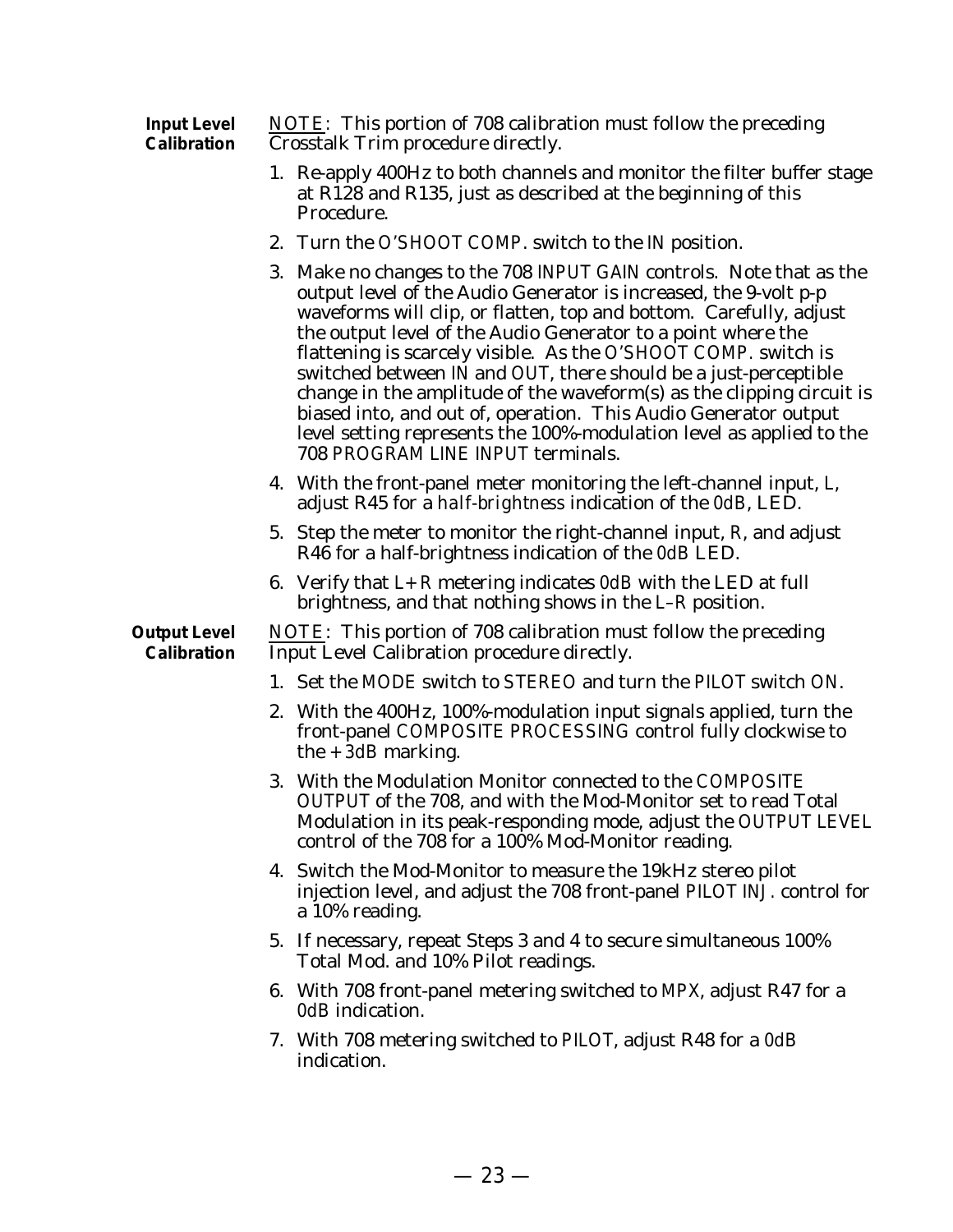|                                               | 8. Reset the COMPOSITE PROCESSING control to the full-<br>counterclockwise OUT position. NOTE: when composite clipping is<br>turned off, front-panel MPX metering will read -1dB when a steady-<br>state, 100%-modulation input signal is applied.                                                                                                                                                                                                                                                                                                                                                                                                                                                 |
|-----------------------------------------------|----------------------------------------------------------------------------------------------------------------------------------------------------------------------------------------------------------------------------------------------------------------------------------------------------------------------------------------------------------------------------------------------------------------------------------------------------------------------------------------------------------------------------------------------------------------------------------------------------------------------------------------------------------------------------------------------------|
| <b>Stereo Pilot</b><br><b>Distortion Null</b> | NOTE: This portion of 708 calibration must follow the preceding<br>Output Level Calibration procedure directly. At this point the<br>Modulation Monitor should indicate 90% Total Modulation of the<br>400Hz Audio Generator test signal, and 10% pilot injection.                                                                                                                                                                                                                                                                                                                                                                                                                                 |
|                                               | 1. Disconnect the Audio Generator from the PROGRAM LINE INPUT of<br>the 708 Stereo Generator.                                                                                                                                                                                                                                                                                                                                                                                                                                                                                                                                                                                                      |
|                                               | 2. Switch the Mod-Monitor to show 38kHz residual subcarrier.                                                                                                                                                                                                                                                                                                                                                                                                                                                                                                                                                                                                                                       |
|                                               | 3. Adjust R85 (to the right of the clock trimmer cap) to null the 38kHz<br>second-harmonic-distortion component of the stereo pilot. The Mod-<br>Monitor should indicate a 38kHz "residual" reading at the bottom<br>of its most sensitive scale (-70dB or better).                                                                                                                                                                                                                                                                                                                                                                                                                                |
| <b>Subcarrier</b><br>Calibration              | <b>NOTE:</b> This portion of 708 calibration must follow the preceding<br>Stereo Pilot Distortion Null procedure directly.                                                                                                                                                                                                                                                                                                                                                                                                                                                                                                                                                                         |
|                                               | 1. Downrange the Mod-Monitor display to verify that the 19kHz<br>stereo pilot reads 10% in the Total Modulation measurement mode.                                                                                                                                                                                                                                                                                                                                                                                                                                                                                                                                                                  |
|                                               | 2. Switch the PILOT switch OFF.                                                                                                                                                                                                                                                                                                                                                                                                                                                                                                                                                                                                                                                                    |
|                                               | 3. Connect the output of the Audio Generator to SUBCARRIER INPUT<br>1 of the 708. Reset the Audio Generator frequency to 80kHz,<br>output level to OdBu.                                                                                                                                                                                                                                                                                                                                                                                                                                                                                                                                           |
|                                               | 4. Adjust the 708 front-panel SUB 1 INJ. control for a Mod-Monitor<br>indication of 10% Total Modulation.                                                                                                                                                                                                                                                                                                                                                                                                                                                                                                                                                                                          |
|                                               | 5. Switch the 708 metering to SUB 1 and adjust R49 for a 0dB reading.                                                                                                                                                                                                                                                                                                                                                                                                                                                                                                                                                                                                                              |
|                                               | Disconnect the Audio Generator from SUBCARRIER INPUT 1 and<br>6.<br>connect it to SUBCARRIER INPUT 2.                                                                                                                                                                                                                                                                                                                                                                                                                                                                                                                                                                                              |
|                                               | 7. Adjust the SUB 2 INJ. control for a Mod-Monitor indication of 10%<br>Total Modulation.                                                                                                                                                                                                                                                                                                                                                                                                                                                                                                                                                                                                          |
|                                               | 8. Switch the 708 metering to SUB 2 and adjust R50 for a 0dB reading.                                                                                                                                                                                                                                                                                                                                                                                                                                                                                                                                                                                                                              |
| <b>Separation Trim</b>                        | The traditional method of adjusting and verifying stereo separation is<br>to visually monitor an oscilloscope display of the composite multiplex<br>signal (one channel driven and stereo pilot off), and adjust for the<br>straightest baseline of the DSB waveform. Although this technique<br>does permit a rough separation calculation, even today's best 'scopes<br>will show baseline distortion when overdriven to the extent necessary<br>to resolve stereo separation of 40dB or more. For the high figures of<br>separation which modern stereo generators can achieve, a precision<br>stereo demodulator will give much greater measurement and,<br>consequently, adjustment accuracy. |
|                                               | It is entirely feasible to trim the equalization and phase adjustments in                                                                                                                                                                                                                                                                                                                                                                                                                                                                                                                                                                                                                          |

It is entirely feasible to trim the equalization and phase adjustments in the 708 output circuitry to correct for shortcomings elsewhere in the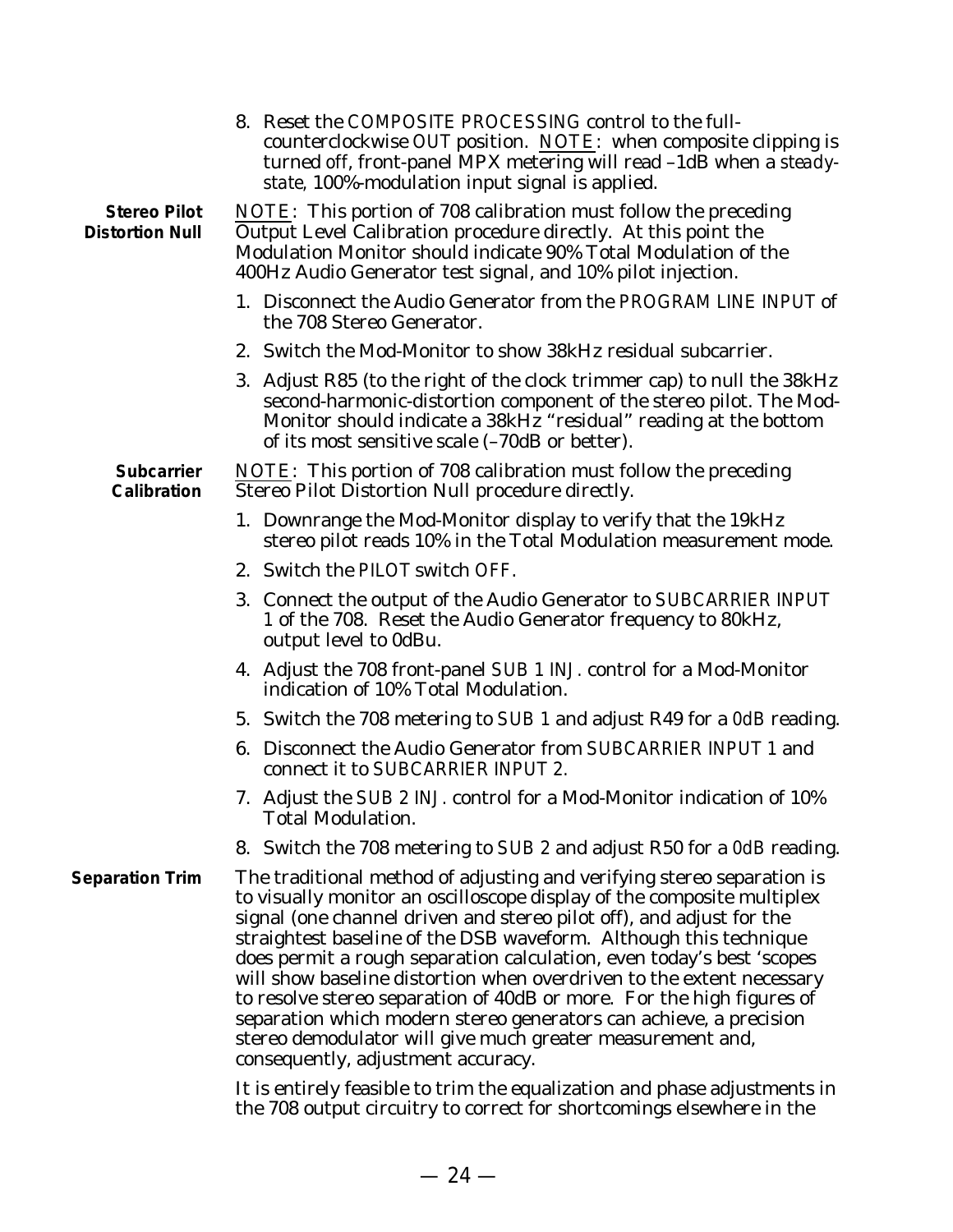transmission system; for instance, in a "composite" STL, or even in a long run of coax cable. The following procedure leaves the 708 adjusted for *its own* best stereo separation. Nevertheless, the front-panel MPX EQUAL. control will give a user the option of optimizing the entire transmission system, though he should keep in mind that a chain is only as strong as its weakest link. It's far wiser to fix the weak link than to accommodate for it at another point.

- 1. The COMPOSITE OUTPUT of the 708 should be cabled directly to the composite input connection of the Mod-Monitor using a short cable of known characteristics, preferably 50-ohm or 75-ohm coax.
- 2. Preset the 708 as follows:

MODE — STEREO PILOT — ON O'SHOOT COMP. — OUT PRE-EMPHASIS — OUT COMPOSITE PROCESSING — OUT

- 1. Apply a 1.5kHz sinewave signal from the Audio Generator to the 708 *left* channel PROGRAM LINE INPUT *only*. Set the signal level for a 0dB indication on the 708 meter in the L position.
- 2. Check the Mod-Monitor reading of Total Peak Modulation. It should read between 90% and 100%.
- 3. Also check the Mod-Monitor indication of Pilot Injection Level. If necessary, adjust the 708 PILOT INJ. control for a 10% reading.
- 4. Switch the Mod-Monitor to display left and right channel levels. The left channel should measure about –1dB. Ideally, the right channel should read –70dB or below.
- 5. Adjust the front-panel MPX EQUAL. control for best stereo separation.
- 6. Change the Audio Generator frequency to 15kHz. Adjust R44 for best stereo separation at this higher frequency. R44 is located behind the COMPOSITE OUTPUT connector.
- 7. Repeat steps 5 and 6 to secure greatest separation at 1.5kHz and 15kHz, respectively. These two adjustments interact, but there will be only one final setting of each which will yield best separation at the two test frequencies. The optimum adjustment should yield >65dB separation at all frequencies between 20Hz and 15kHz, leftinto-right and right-into-left.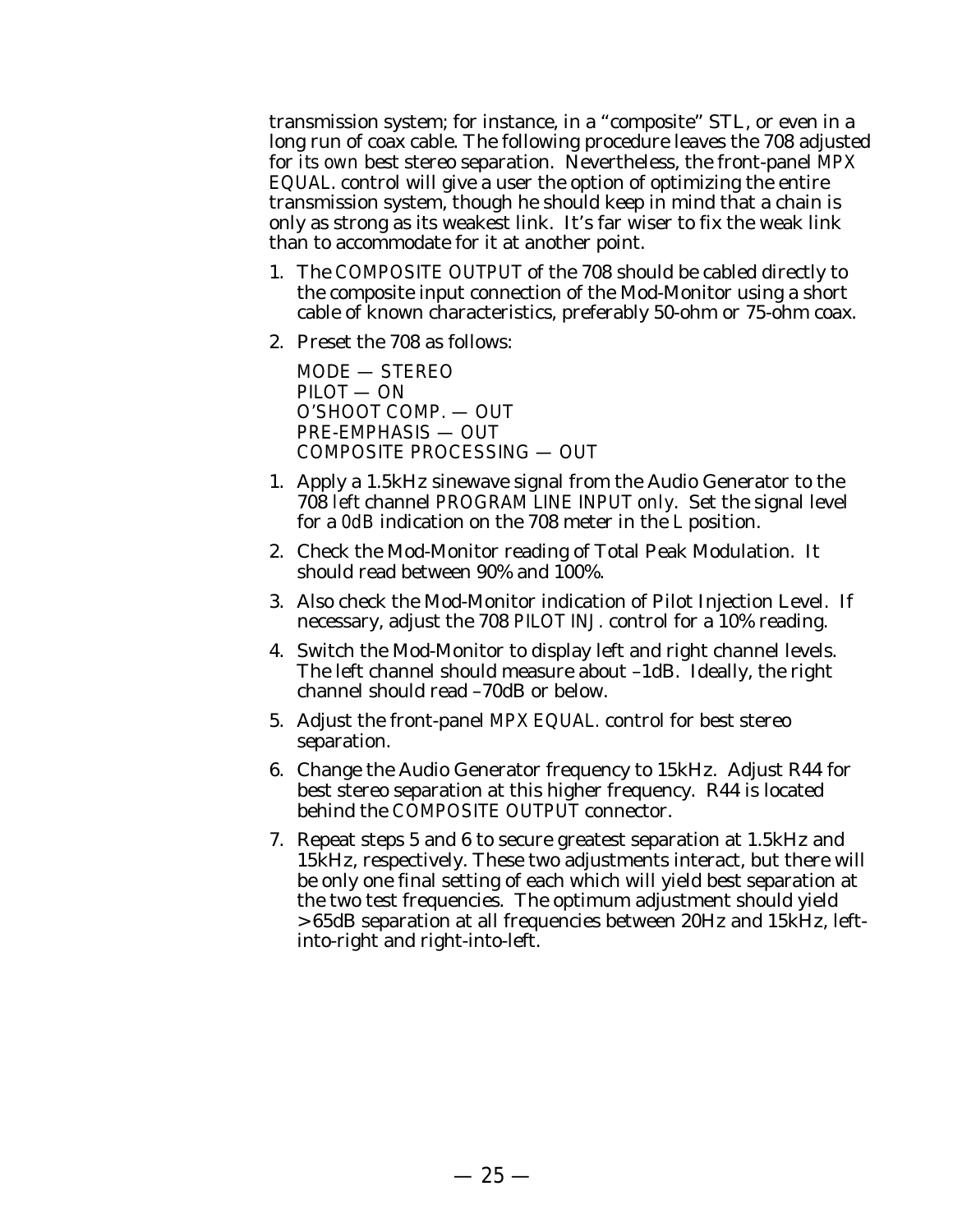# Section V

## CIRCUIT DESCRIPTIONS

This section details the circuitry of the Inovonics Model 708 FM Stereo Generator. Circuit descriptions refer to the three pages of Schematic Diagrams contained in the Appendix, Section VI, Pages 38, 39 and 40.

**Component Annotation** The schematics may appear to be annotated in a somewhat haphazard manner, insofar as component reference designations are concerned. Rather than annotate the *schematic* in a logical sequence, we have instead chosen to designate the *components on the circuit board,* top-tobottom, left-to-right, following the physical placement of the parts in their vertical rows. It is our expectation that this practice will aid any required troubleshooting, making it easier to locate the physical part or test point from an analysis of the circuit diagram.

> Left and right program channel circuits are identical, so only the left channel will be described here. A skilled technician will be able to extrapolate for right channel operation with little effort.

#### INPUT CIRCUITRY

**Line Input Balancing** IC42B is an "active-balancing" stage for the left channel program line input, affording rejection of unwanted common-mode signals. When jumper JMP3 connects R202 *into* the network (H), the Line Input accepts "High" program levels between +5dBu and +20dBu. With R202 jumpered *out* (L), "Low" program levels from –10dBu to +5dBu are accommodated. Input range setup is described on Page 9.

> The left channel INPUT GAIN control, R198, is in the feedback path of voltage-amplifier stage IC43B. This affords the 15dB variable gain adjustment within each jumpered range.

**Pre-Emphasis** IC45B provides the additional gain required for transmission preemphasis. C77 or C78, jumper-selected to parallel the input resistor to this stage impart the 50µs or 75µs characteristic, respectively. CMOS switch IC44D, controlled by the front-panel PRE-EMPHASIS switch, S6, turns the pre-emphasis on and off.

## FILTER OVERSHOOT COMPENSATOR

**Sources of Overshoot** All low-pass filters exhibit a certain amount of overshoot and ringing when presented with complex input waveforms. Generally, the sharper the cutoff, the more pronounced the effect. Overshoots result from the elimination of higher-order input signal components which, prior to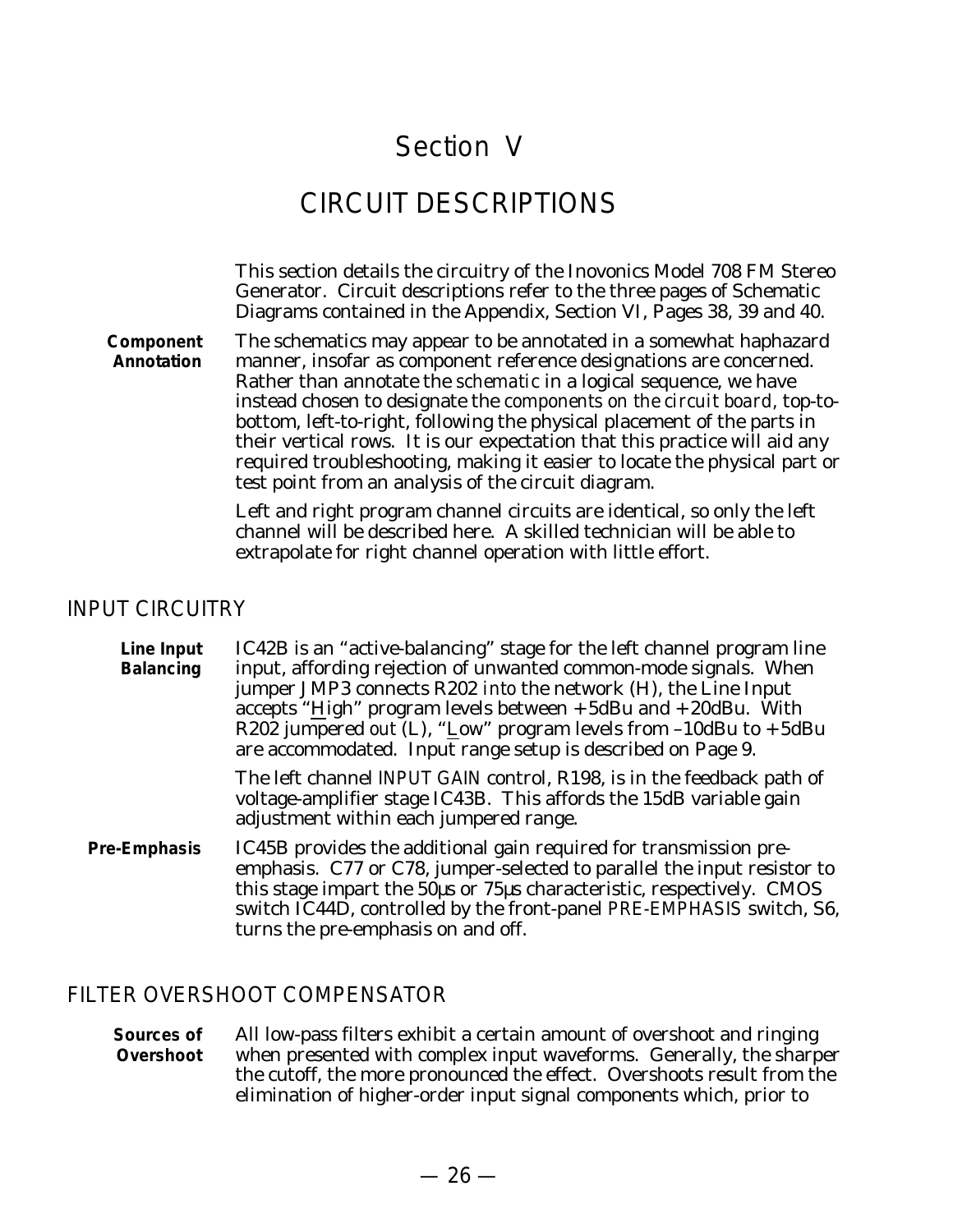|                              | filtering, helped define the signal peak amplitude. Even a fully phase-<br>corrected filter will exhibit overshoots, and a 7-pole "elliptic" filter, as<br>used in 708, can overshoot 3dB or more!                                                                                                                                                                                                                                                                                                                                                                                                                                                                                                                                                                                                                                                                                                                                                                                                                                                                                                                                                                                                                                      |
|------------------------------|-----------------------------------------------------------------------------------------------------------------------------------------------------------------------------------------------------------------------------------------------------------------------------------------------------------------------------------------------------------------------------------------------------------------------------------------------------------------------------------------------------------------------------------------------------------------------------------------------------------------------------------------------------------------------------------------------------------------------------------------------------------------------------------------------------------------------------------------------------------------------------------------------------------------------------------------------------------------------------------------------------------------------------------------------------------------------------------------------------------------------------------------------------------------------------------------------------------------------------------------|
|                              | Other systems of overshoot control permit the primary low-pass filter<br>to overshoot, then isolate and re-introduce the overshoots to cancel<br>themselves in the signal path. The patented overshoot compensator in<br>the 708, on the other hand, pre-conditions the limited program signal<br>ahead of the filter so there is little or no tendency for the filter to<br>generate overshoots in the first place.                                                                                                                                                                                                                                                                                                                                                                                                                                                                                                                                                                                                                                                                                                                                                                                                                    |
| <b>Input Clipper</b>         | Diodes CR26 and CR27 form a "hard" clipper at the compensator input<br>and are biased to a point which represents 100%-modulation.<br>Presumably, the program signal has already been limited to this same<br>value, thus the two diodes rarely clip legitimate program waveshapes.<br>Clipping at this point is limited to those fast transients which somehow<br>elude the processing peak controller.                                                                                                                                                                                                                                                                                                                                                                                                                                                                                                                                                                                                                                                                                                                                                                                                                                |
| Phase-Lag and<br>Recombining | IC41A includes a phase-lag network which time-displaces the fast<br>leading and trailing edges of steep waveforms. This means that the<br>primary characteristic of a program waveform which would normally<br>excite filter overshoots is instead added to the waveform amplitude.<br>CR20 and CR21, also biased to the 100%-modulation level, "strip"<br>these displaced-and-added components from the program signal.<br>IC39A compares the "stripper" input and output, recovering the<br>stripped-off components. As these contain much of the program<br>harmonic (high frequency) information, we cannot afford simply to<br>throw them away. By recombining these stripped-off program<br>components with the stripped program signal in opposite phase, the<br>spectral integrity of the program is maintained. This 180-degree<br>displacement of certain program overtones is not discernible to the<br>listener, but is quite effective in inhibiting filter overshoots.<br>IC48A combines the stripped-off signal components from both the right<br>and the left channels. This is full-wave rectified by Q8 and Q9 to flash<br>the front-panel O'SHOOT COMP. indicator whenever filter<br>compensator action takes place. |

## LOW-PASS FILTER

The 7-pole, elliptic-function (Cauer) low-pass filter is an active version of the classic L-C designs worked-out in Germany during the late 1940s (probably with a slide rule!). The particular active configuration used in the 708 is sometimes called the "FDNR" because each of the legs to ground simulates a Frequency-Dependent Negative Resistance. Referring back to the classic  $\angle L-C$  design, resistors in series with the signal replace series inductors, and each of the active circuits to ground replaces an inductor/capacitor series-resonant element.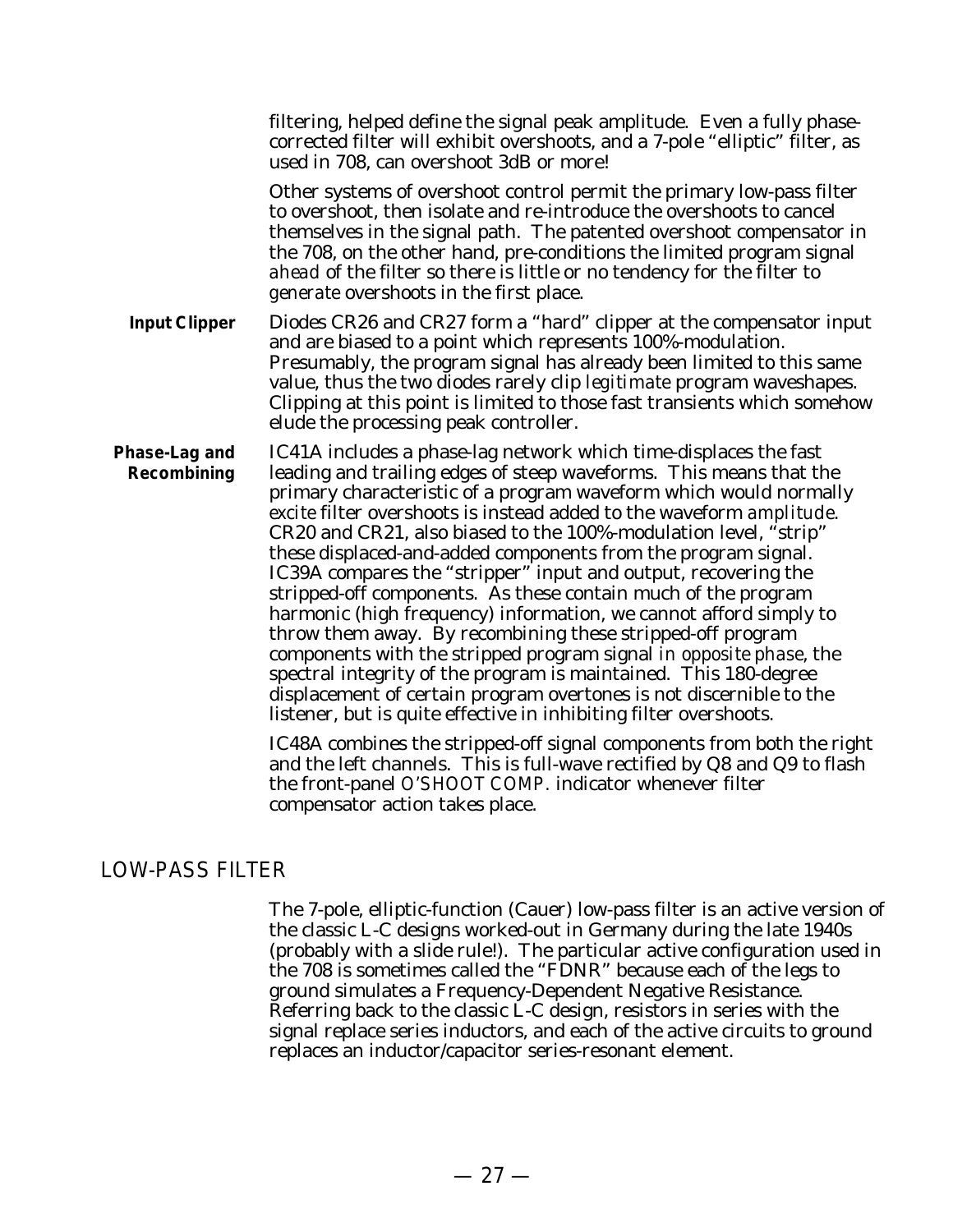Components in the right channel filter have fixed values. The resonant frequency of each of the left channel legs is variable over a small range so that the two channels may be precisely matched in amplitude and phase response.

A great "cookbook," with this and other filter circuits which might prove valuable to the broadcaster, is the *Electronic Filter Design Handbook* by Arthur B. Williams, published by McGraw-Hill. The reader is kindly directed to this source for a more informed discussion of how the FDNR circuit works than we could possibly muddle-through here.

IC34B buffers the output of the low-pass filter and includes gain, both to compensate for the 6dB filter loss and to present the proper amplitude to the digital synthesis circuitry.

#### PILOT AND SUBCARRIER GENERATION

- **Clock** IC18D is a crystal-controlled oscillator at 1.216Mhz. IC18A buffers the clock, and binary divider IC15A furnishes the 608kHz digital synthesis sampling frequency.
- **Pilot Generation** IC19 is an up/down BCD counter clocked at the 608kHz sampling rate. 1-of-10 decoder IC24, OR gate IC20D, and binary divider IC17B work together to keep IC19 continually counting from zero to 8, back down to zero, etc. Counting logic is decoded by a 1-of-9 de-multiplexer (IC23 and IC28B) which samples a resistor string with sine-weighted values. This generates *one-half* a sinewave for each counting cycle. IC15B reverses the DC polarity applied to the top of the resistor string for *every-other* up/down count, forming the complete 19kHz pilot sinewave from 32 discrete steps. R85 introduces an offset to compensate for any difference between the power supply rails, and is adjusted to null the 38kHz second harmonic component. The segmented Stereo Pilot is buffered by IC27A
	- **Center-Sampling** Analog switch IC28A is controlled directly by the 1.216MHz clock, turning on for one-half of one clock period precisely at the *center* of each stepped pilot waveform sample. This charges C36 to the sample voltage value, which is held by buffer stage IC27B until the next center sample is taken. Center-sampling eliminates integration of switching noise which is concurrent with leading and trailing edges of the waveform steps.
	- **PILOT Switch** In its OFF position, the front-panel PILOT switch, S4, presets IC6 to a zero count. This holds the stereo pilot at its zero crossing.

**Subcarrier Generation** The FM-multiplex "composite" waveform consists of a "main" channel, conveying the  $L+R$  stereo sum in its normal audible frequency range, and a "sub" channel with L–R stereo difference information in the form of a 38kHz double-sideband, suppressed-carrier subcarrier. The 19kHz pilot is added to enable stereo receivers to reconstruct and reintroduce the 38kHz carrier for difference signal demodulation.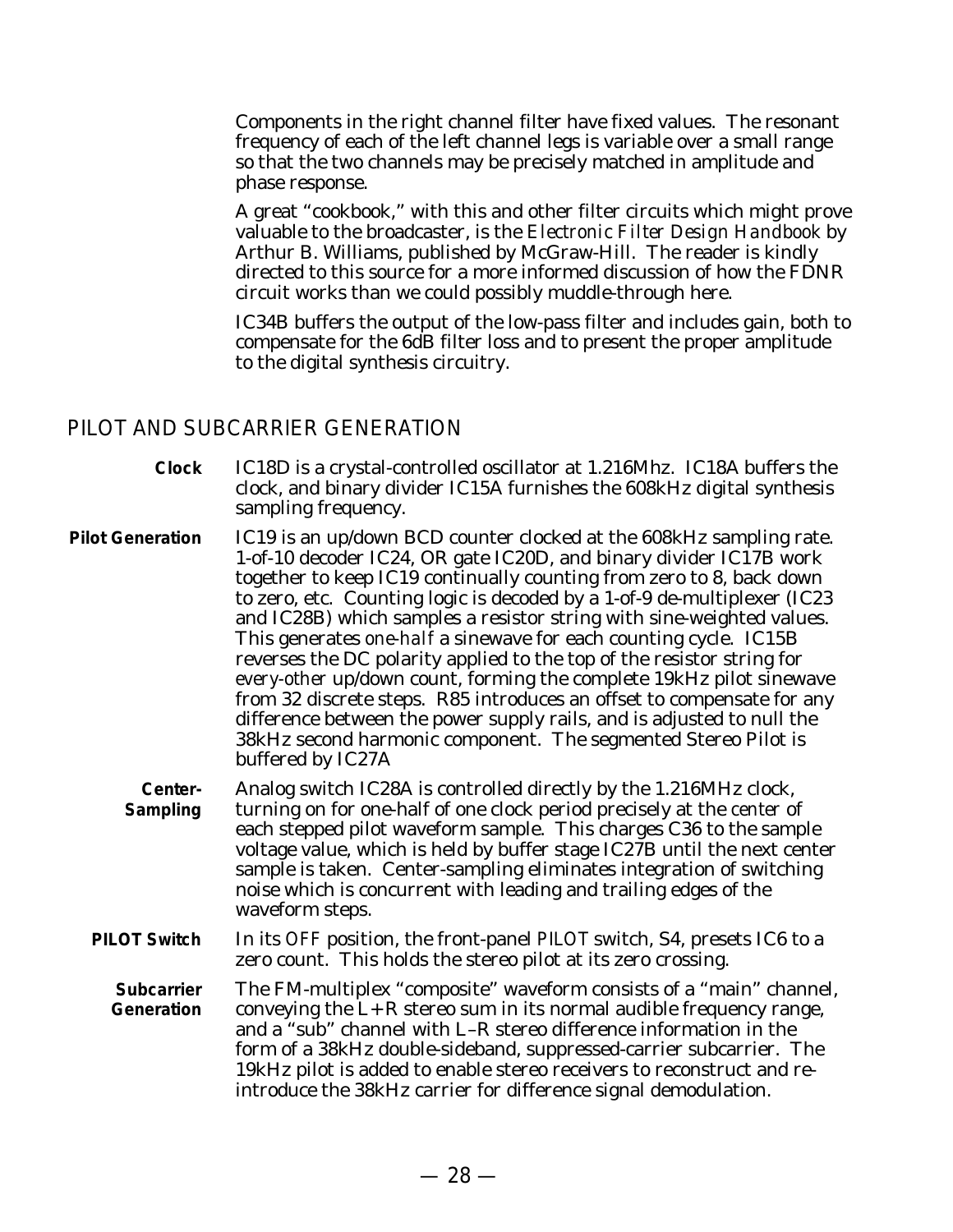Digital synthesis of the composite waveform is similar to the generation of the Stereo Pilot previously discussed, but with sinusoidal *commutation* between the left and the right stereo program channels at a 38kHz rate.

Up/down counter IC26 is clocked at the 608kHz sampling rate. The output is decoded by IC25. With gating provided by IC20C and CR19, IC26 counts continuously from zero to 8, back to zero, etc. A Pulse from IC16C presets the counter to its center position (count of 4) each time the pilot reaches the proper phase relationship. This ensures proper and constant synchronization between pilot and subcarrier.

IC35 and IC28C also decode the count, sequentially sampling each tap of the resistor divider string which bridges the left and right program audio signals. Sampled program audio is buffered by IC29B, centersampled by IC28D, and held between samples by C38 and buffer IC29A. The stereo multiplex signal consists of 16 discrete, sinusoidally-weighted steps.

When the front-panel MODE switch, S3, is set to MONO, the counting sequence is halted with the counter preset at the center position (count of 4). This stops the subcarrier generation, and  $L+R$  audio appears at the 708 output. In the MONO position, S3 also stops the stereo pilot, regardless of how S4 is switched.

**Composite Processor** The emitters of transistors Q5 and Q6 are biased to the same 100% modulation level as the clipper diodes in the overshoot compensation circuit. The transistor base/emitter junctions comprise the composite clipping network. The buffered composite signal, less the stereo pilot, is presented to this clipper through front-panel COMPOSITE PROCESSING control R57. When R57 is set to its fullycounterclockwise OUT position, the clipper is essentially a "safety" clipper, catching only those occasional program peaks which somehow have evaded the earlier overshoot protection circuitry. As R57 is cautiously turned clockwise, program peaks at the 100%-modulation value may be subjected to as much as 3dB of clipping.

> Even though the composite waveform is clipped prior to pilot injection, good broadcasting practice demands judicious use of this feature. (See Page 17.)

Q5 and Q6 also function in the common-collector mode to flash the indicator adjacent to the COMPOSITE PROCESSING control. Additional gain is provided by IC14 to light the LED, which gives a visual indication of circuit action.

**Combining Amplifier** IC22B is a combining stage for the main/sub portion of the composite signal, the stereo pilot, and any optional RDS or SCA subcarriers applied to the rear-panel SUBCARRIER INPUT connectors. Adjustment over the composite level delivered to the exciter is afforded by R58, the front-panel OUTPUT LEVEL control in the feedback path of IC22A.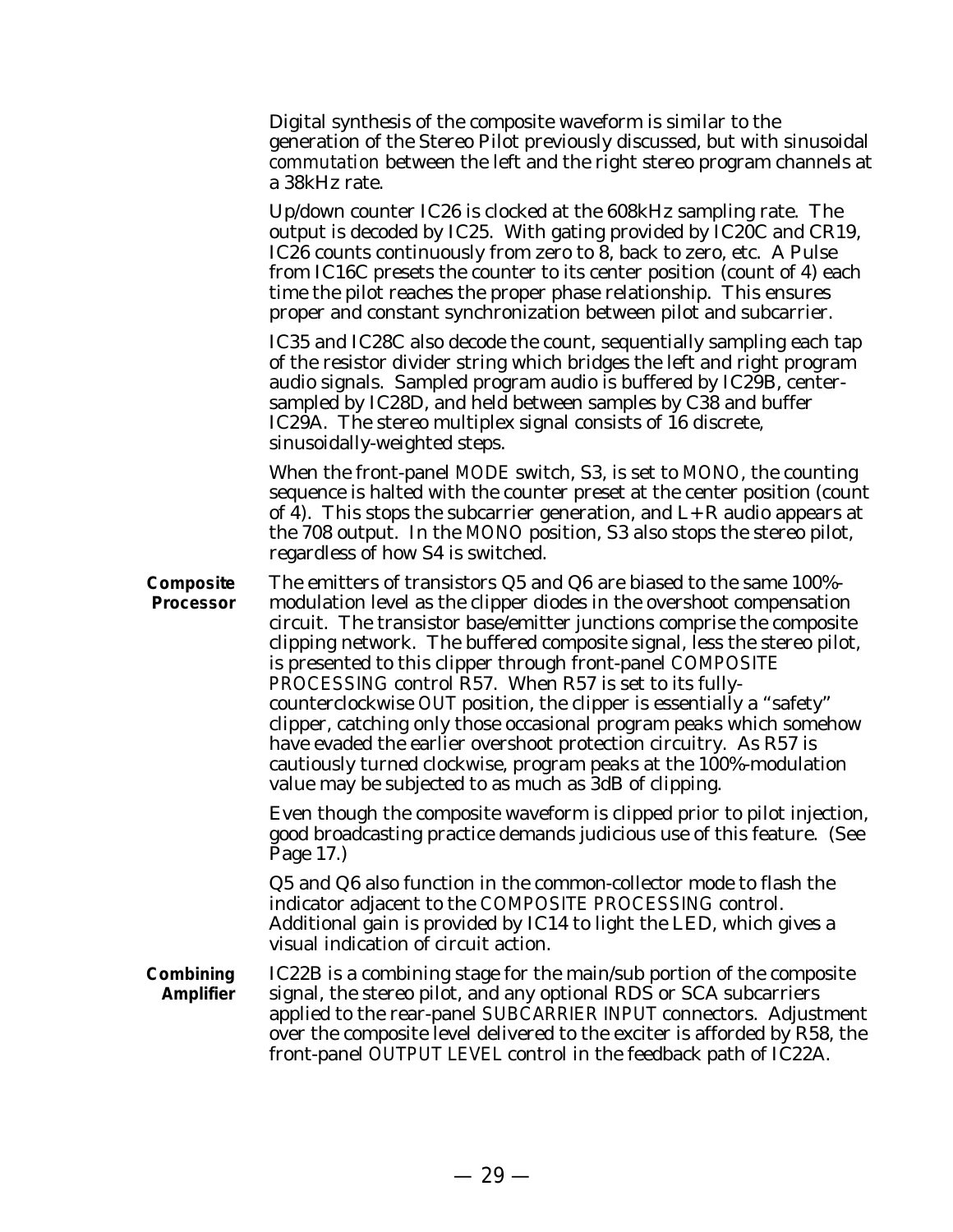| <b>Output Filter</b>                                   | Since all components of the composite output are digitally synthesized<br>at a 608kHz rate, only a simple filter is required to eliminate the<br>sampling frequency from the Stereo Generator output. L2, L1, C25<br>and C26 form a 4-pole filter with quasi-Butterworth response. This<br>filter is exceptionally flat to about 100kHz, but effectively prevents any<br>higher-order digital noise components from appearing at the 708<br>output. |
|--------------------------------------------------------|-----------------------------------------------------------------------------------------------------------------------------------------------------------------------------------------------------------------------------------------------------------------------------------------------------------------------------------------------------------------------------------------------------------------------------------------------------|
| Output<br>Phase and<br>Equalization<br><b>Trimmers</b> | The output amplifier consists of IC21A, IC10B, and transistors Q3 and<br>Q4. R71 is the front-panel MPX EQUAL. control, affording variable<br>high frequency tip-up and an opportunity to optimize stereo separation<br>of the overall transmission system. R56 is an internal trim control to<br>calibrate multiplex signal phase response.                                                                                                        |

## BARGRAPH METER

| <b>Display Selector</b> | Front-panel "up/down" selector switch S2 cycles the display among its<br>various internal monitoring functions. Three sections of IC13 de-<br>bounce the switch contacts; the fourth section, IC13A, presets the<br>counter to the default MPX display when power is first applied. The<br>BCD output of up/down counter IC12 is decoded by two, 8-channel<br>CMOS multiplexers. IC1 lights the appropriate identifier LED below<br>the bargraph display, and IC11 routes the selected signal to the<br>metering circuit. |
|-------------------------|---------------------------------------------------------------------------------------------------------------------------------------------------------------------------------------------------------------------------------------------------------------------------------------------------------------------------------------------------------------------------------------------------------------------------------------------------------------------------------------------------------------------------|
|                         | Left- and right-channel program signals, taken just after pre-emphasis<br>amplifier IC45, are presented, independently, to two inputs of<br>multiplexer IC11. Left and right audio is also matrixed: IC6A derives<br>the $L+R$ stereo sum, IC6A the $L-R$ stereo difference. Sum and<br>difference signals are scaled to give a reading of OdB when both<br>channels are driven to the OdB point, in- and out-of-phase, respectively.                                                                                     |
|                         | The combined composite multiplex signal, the stereo pilot, and the two<br>subcarrier input signals are also routed to multiplexer IC11. All<br>monitored signals may be trimmed by appropriate meter calibration<br>controls, except for the stereo sum and difference which are based on<br>trimmed left and right values.                                                                                                                                                                                               |
| <b>Meter Rectifier</b>  | Voltage-gain stage IC10A feeds the full-wave, peak-responding rectifier<br>circuit. The value of positive-going waveform peaks is buffered by<br>IC4B and rectified by diodes CR8 and CR9. Negative-going values are<br>inverted by IC4A and rectified by CR6 and CR7. The absolute value is<br>held by C9, IC5A buffers the feedback around the rectifiers.                                                                                                                                                              |
|                         | Buffer stage IC5B drives the three cascaded LED driver ICs. A small<br>amount of mains-frequency "dither' is added to the DC level to provide<br>a smooth fade from one LED display segment to the next.                                                                                                                                                                                                                                                                                                                  |
|                         | Each of the LED drivers contains ten voltage comparators and a<br>resistive voltage-divider reference. When the three are "stacked," this<br>creates a 30-step voltage-linear readout, though only 29 segments                                                                                                                                                                                                                                                                                                            |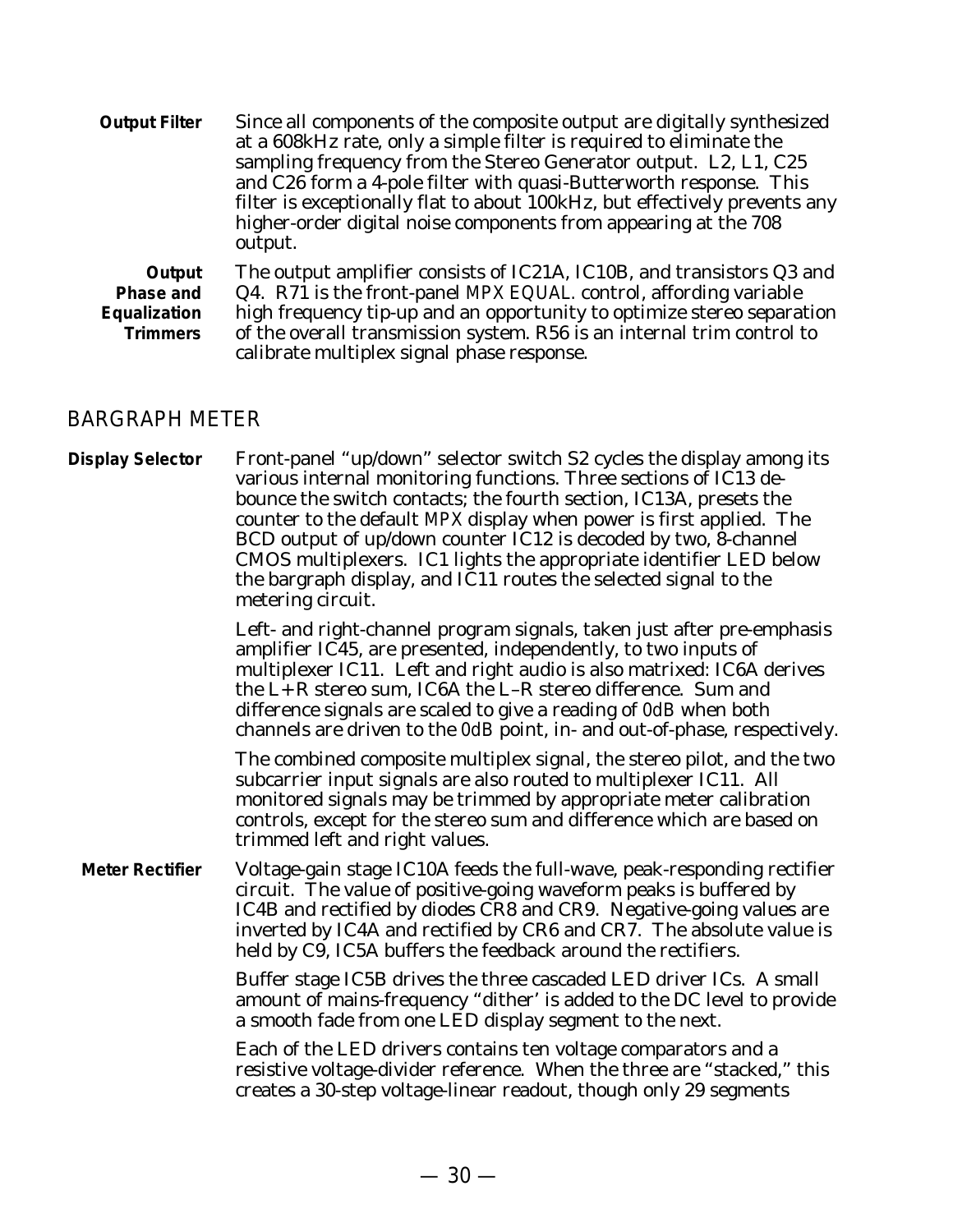comprise the Model 708 display. The front-panel meter is scaled both in percent-modulation and in dB. This is similar to a standard VU meter except for the peak-response ballistics.

Each of the three LED bargraph modules is *series*-connected. This is a power-saving technique since each *module*, rather than each individual *segment*, draws only 5 milliamps. This technique does demand more than the bipolar 9-volt regulated supply, however, so the LEDs and their associated driver ICs use a separate  $\pm$  12-volt supply taken prior to the 9-volt regulators.

#### POWER SUPPLY

Stereo Generator circuitry operates from a bipolar 9-volt supply. The two supplies are regulated by linear "three-terminal" IC voltage regulators: IC2 for the  $+9$ -volt supply, IC3 for the  $-9$ -volt supply. The power transformer has dual primary windings which may be switched in parallel or in series for 115V or 230V mains, respectively.

The rectified raw DC from the input filter capacitors runs the frontpanel LED bargraph display. Emitter-followers Q1 and Q2, clamped by zener diode CR10, prevent the LED supply from exceeding a total of 24 volts, overall.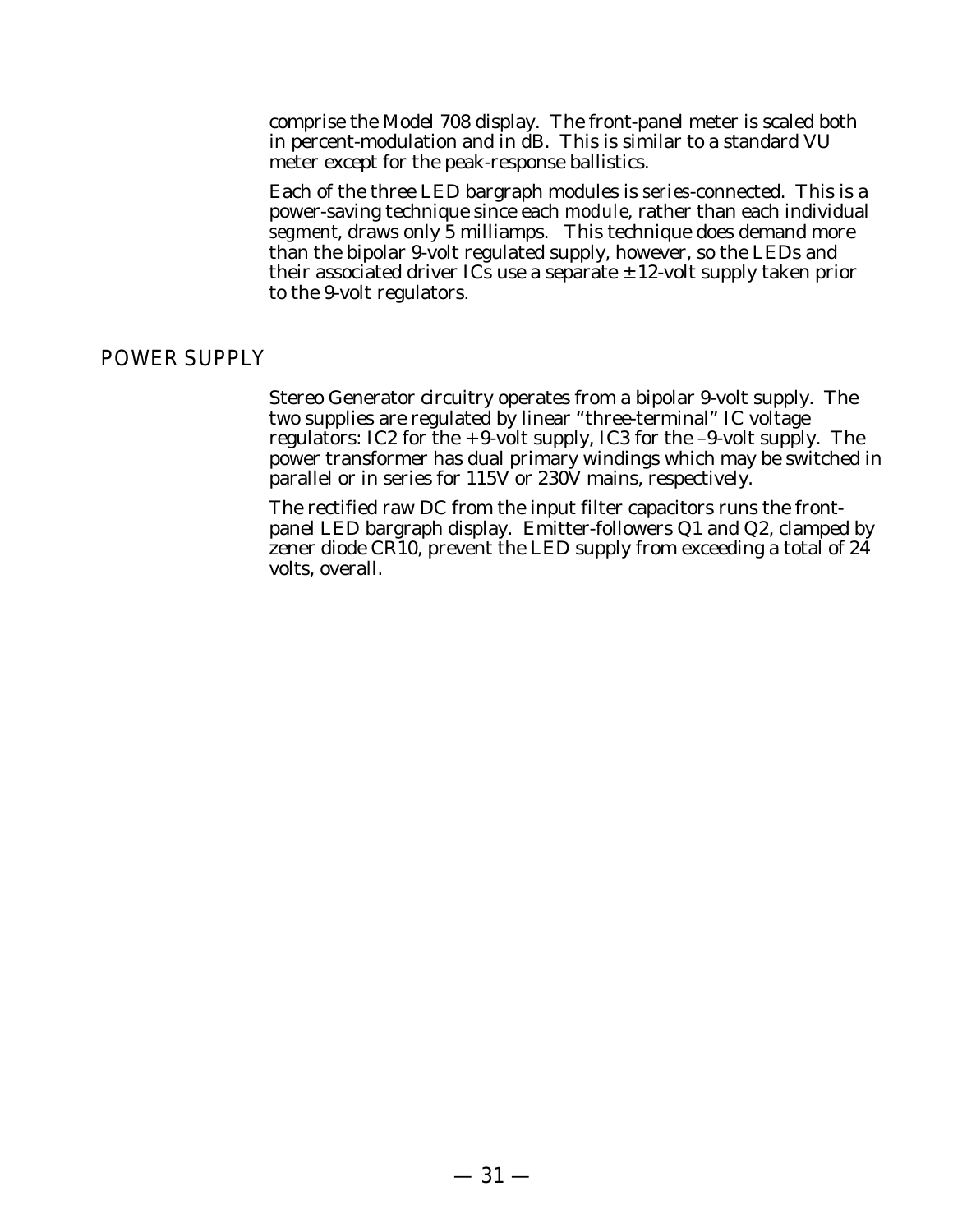$-32-$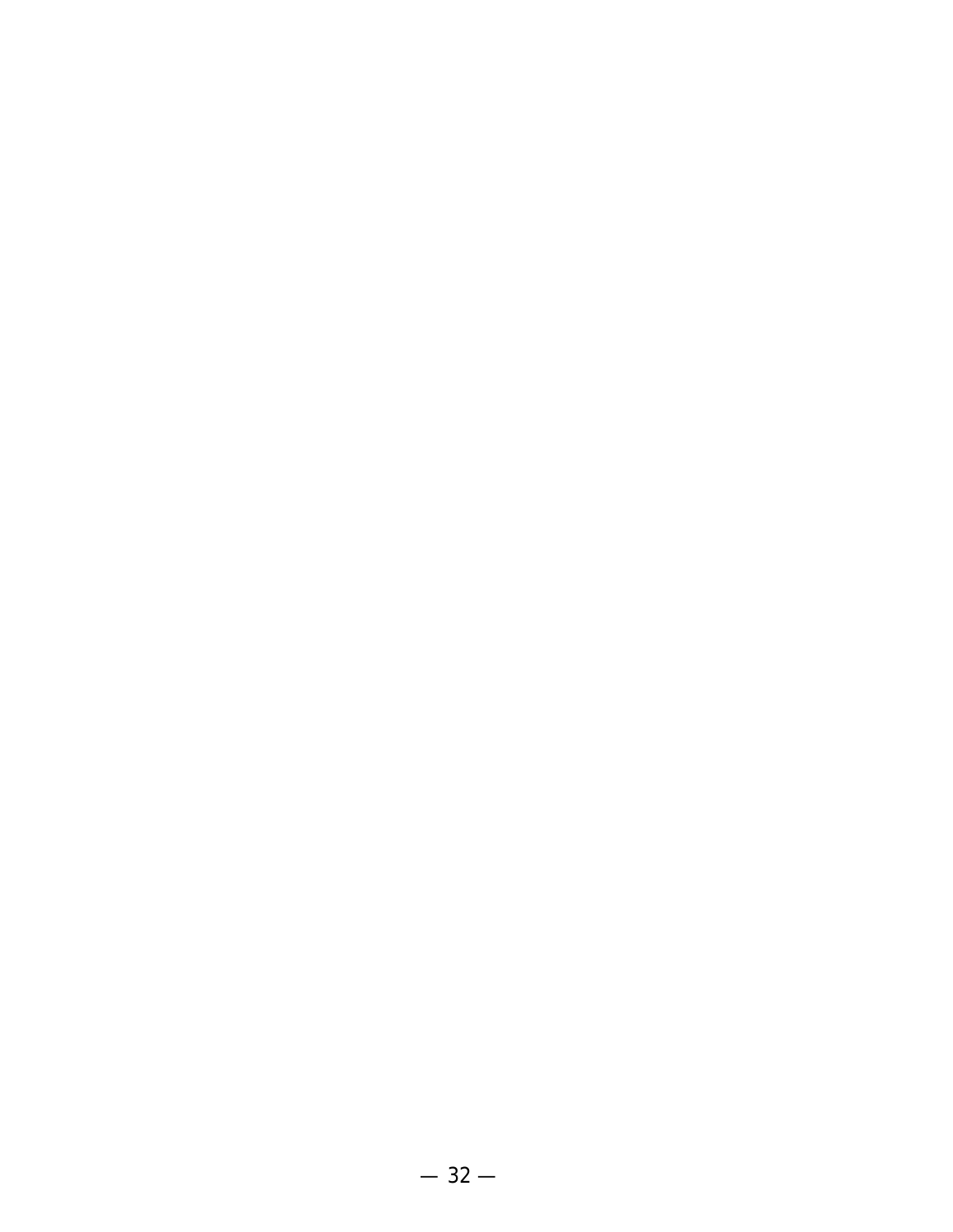# Section VI

# APPENDIX

The following section of this Manual contains Parts Lists for the Inovonics 708 Stereo Generator, Schematic Diagrams of all electronic circuitry, and an explanation of Inovonics' Warranty Policy.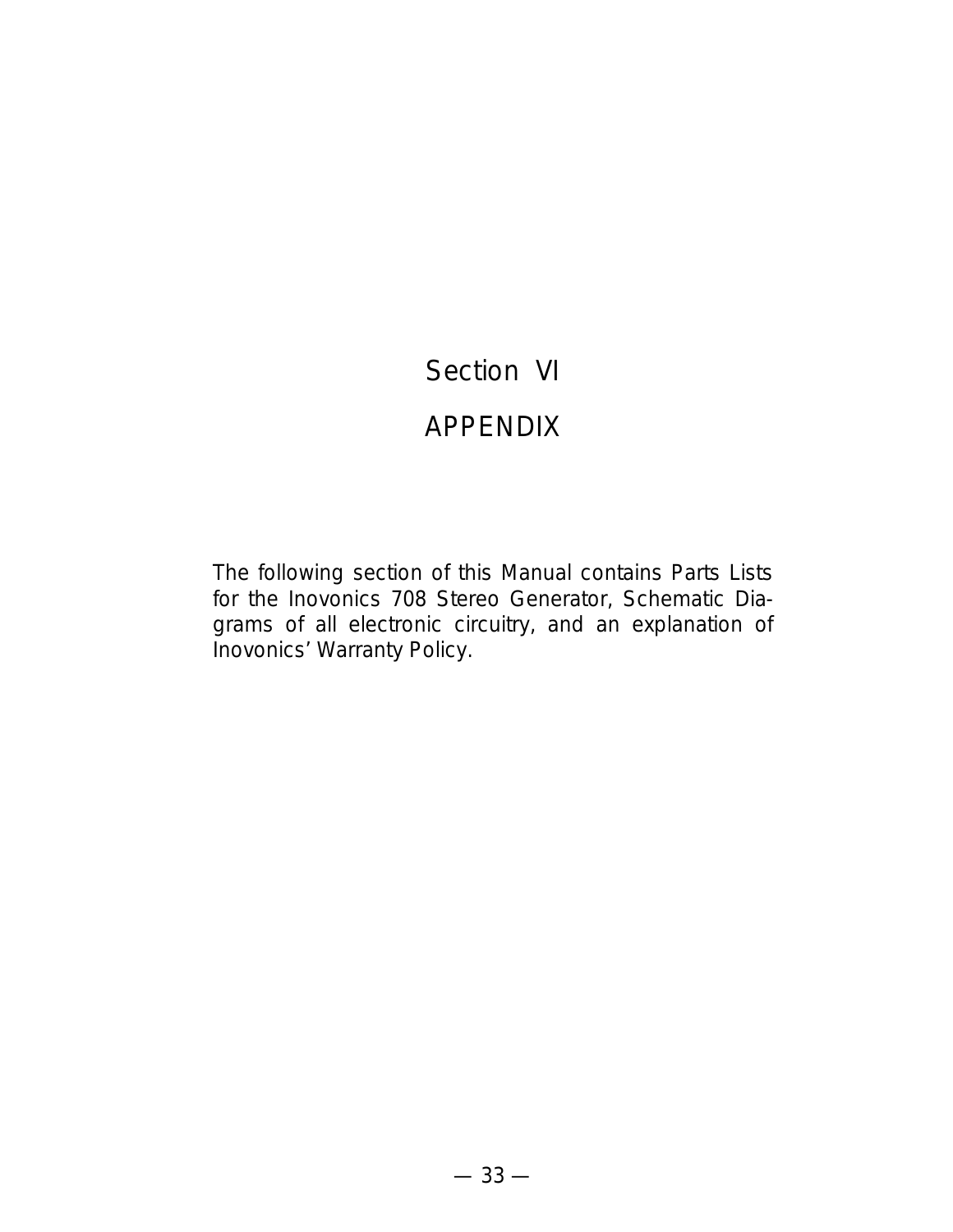# PARTS LIST

#### EXPLANATION OF PARTS LISTINGS

This section contains listings of component parts used in the Inovonics 708 FM-Stereo Generator. These are listed either *en-masse,* or by schematic component reference designation, and may, or may not, specify a particular manufacturer. When no manufacturer is called-out, the term "open mfgr." advises that any manufacturer's product is acceptable.

If a particular component is not listed at all, this means that we do not consider it a typical replacement item. Should you need to order an unlisted part, call, write or FAX the factory with a brief description and we'll do our best to figure out what you need and get it on its way to you.

#### PARTS LISTING

Unless specifically noted by component reference designation below, **capacitors** are specified as follows:

- a) **Under 100pF** are "dipped mica" type, DM-15 (or CM-05 military series) size designation; "P" value is picofarads,  $\pm$  5%, 200VDC; (open mfgr.).
- b) **100pF to 0.47µF** are of the metalized mylar or polyester variety; whole number "P" values are picofarads, decimal values are microfarads,  $\pm$  5%, 50VDC or better. The style used in the 708 is the "minibox" package with lead spacing of 0.2 inch. **Preferred mfgr.:** Wima MKS-2 or FKC-2 series. **Alternates:** CSF-Thompson IRD series or Roederstein KT-1808 or KT-1817 series.
- c) **1.0µF and above** are radial-lead electrolytics, value per schematic, 25VDC; (open mfgr.).
- C1,2 Capacitor, Ceramic Disc "Safety" Mains Bypass, .0047µF, 440VAC; Murata/Erie DE7150 F 472M VA1-KC (preferred)
- C5,6 Capacitor, Electrolytic, axial leads, 1000µF, 35VDC; (open mfgr.)
- C31 Capacitor, Monolithic Ceramic, 0.1µF, 50VDC; (open mfgr.)
- C34 Capacitor, Variable, 5-50pF; Mouser 24AA024
- C39-43,48-51, 54-57,59-61, 67,78 Capacitor, "High-Q," .0033µF, 2.5%, 100VDC; Wima FKC-2 (Polycarbonate) preferred, any equivalent *must* have identical characteristics.
	- CR1-5,11 Diode, Silicon Rectifier; (open mfgr.) 1N4005
	- CR6-9,12-27 Diode, Silicon Signal; (open mfgr.) 1N4151 or equiv.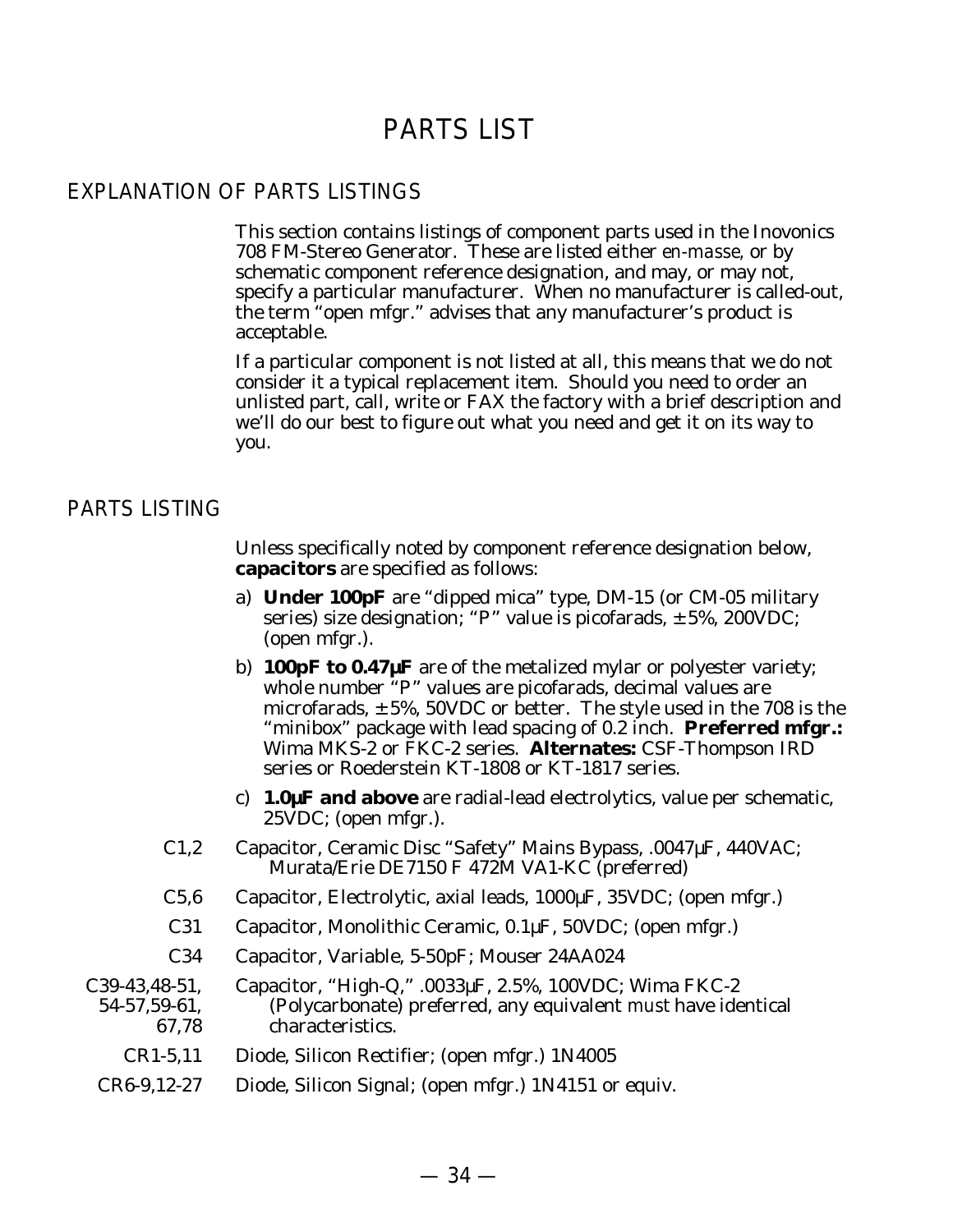| <b>CR10</b>                                  | Diode, Zener, 22V; (open mfgr.) 1N5251                                                                                                                                                                                                                              |
|----------------------------------------------|---------------------------------------------------------------------------------------------------------------------------------------------------------------------------------------------------------------------------------------------------------------------|
| F1                                           | Fuseholder, PC-mounting; Littlefuse 345-101-010 with 345-101-020<br>Cap for $\frac{1}{4}$ -inch (U.S.) fuses, or 345-121-020 Cap for 5mm<br>(European) fuses. (Fuse is normal "fast-blow" type in value<br>specified on rear panel with reference to mains supply.) |
| FB1                                          | Ferrite Bead; Amidon 73-801                                                                                                                                                                                                                                         |
| $I1-9,16$                                    | LED Indicator, diffused yellow, T-1 package; Stanley MAY 3378S                                                                                                                                                                                                      |
| 110, 12, 14, 17,                             | LED Indicator, diffused pastel red, T-1 package; Stanley MVR 3378S                                                                                                                                                                                                  |
| I11, 13, 15, 18                              | LED Indicator, diffused pastel green, T-1 package; Stanley MPG 3878S                                                                                                                                                                                                |
| <b>BAR1,2</b>                                | 10-Segment LED-bar display module, green; Kingbright DC-10GWA                                                                                                                                                                                                       |
| BAR <sub>3</sub>                             | 10-segment LED-bar display module, yellow; Kingbright DC-10YWA                                                                                                                                                                                                      |
|                                              | Right-angle socket for BAR1-3 (708 requires two, 14-pin and two, 16-<br>pin.); Circuit Assembly Corp. CA-14SE-10RAC3-01 (14-pin),<br>CA-16SE-10RAC3-01 (16-pin)                                                                                                     |
|                                              | Pin-strip sockets for BAR1-3; E-CAM 250-1-2510-1208 (708 requires<br>three, broken into two strips of 30)                                                                                                                                                           |
| IC1, 11, 23, 35                              | Integrated Cct.; (open mfgr.) CMOS 4051B                                                                                                                                                                                                                            |
| IC <sub>2</sub>                              | Integrated Cct.; (open mfgr.) LM317-T (Uses Aavid 574602 B03700<br>Heat Fin)                                                                                                                                                                                        |
| IC <sub>3</sub>                              | Integrated Cct.; (open mfgr.) LM337-T (Uses Aavid 574602 B03700<br>Heat Fin)                                                                                                                                                                                        |
| IC4, 5, 27, 29                               | Integrated Cct.; Motorola MC34082P                                                                                                                                                                                                                                  |
| IC6, 10, 14, 21,<br>22,30-34,<br>36-43,45-48 | Integrated Cct.; (open mfgr.) LF353N                                                                                                                                                                                                                                |
| IC7, 8, 9                                    | Integrated Cct.; National Semi. LM3914N                                                                                                                                                                                                                             |
| IC12,19,26                                   | Integrated Cct.; (open mfgr.) CMOS 4029B                                                                                                                                                                                                                            |
| IC13                                         | Integrated Cct.; (open mfgr.) CMOS 4093B                                                                                                                                                                                                                            |
| IC15,17                                      | Integrated Cct.; (open mfgr.) CMOS 4013B                                                                                                                                                                                                                            |
| IC16                                         | Integrated Cct.; (open mfgr.) CMOS 4081B                                                                                                                                                                                                                            |
| IC <sub>18</sub>                             | Integrated Cct.; (open mfgr.) CMOS 4011B                                                                                                                                                                                                                            |
| <b>IC20</b>                                  | Integrated Cct.; (open mfgr.) CMOS 4071B                                                                                                                                                                                                                            |
| IC24,25                                      | Integrated Cct.; (open mfgr.) CMOS 4028B                                                                                                                                                                                                                            |
| IC28,44                                      | Integrated Cct.; (open mfgr.) CMOS 4066B                                                                                                                                                                                                                            |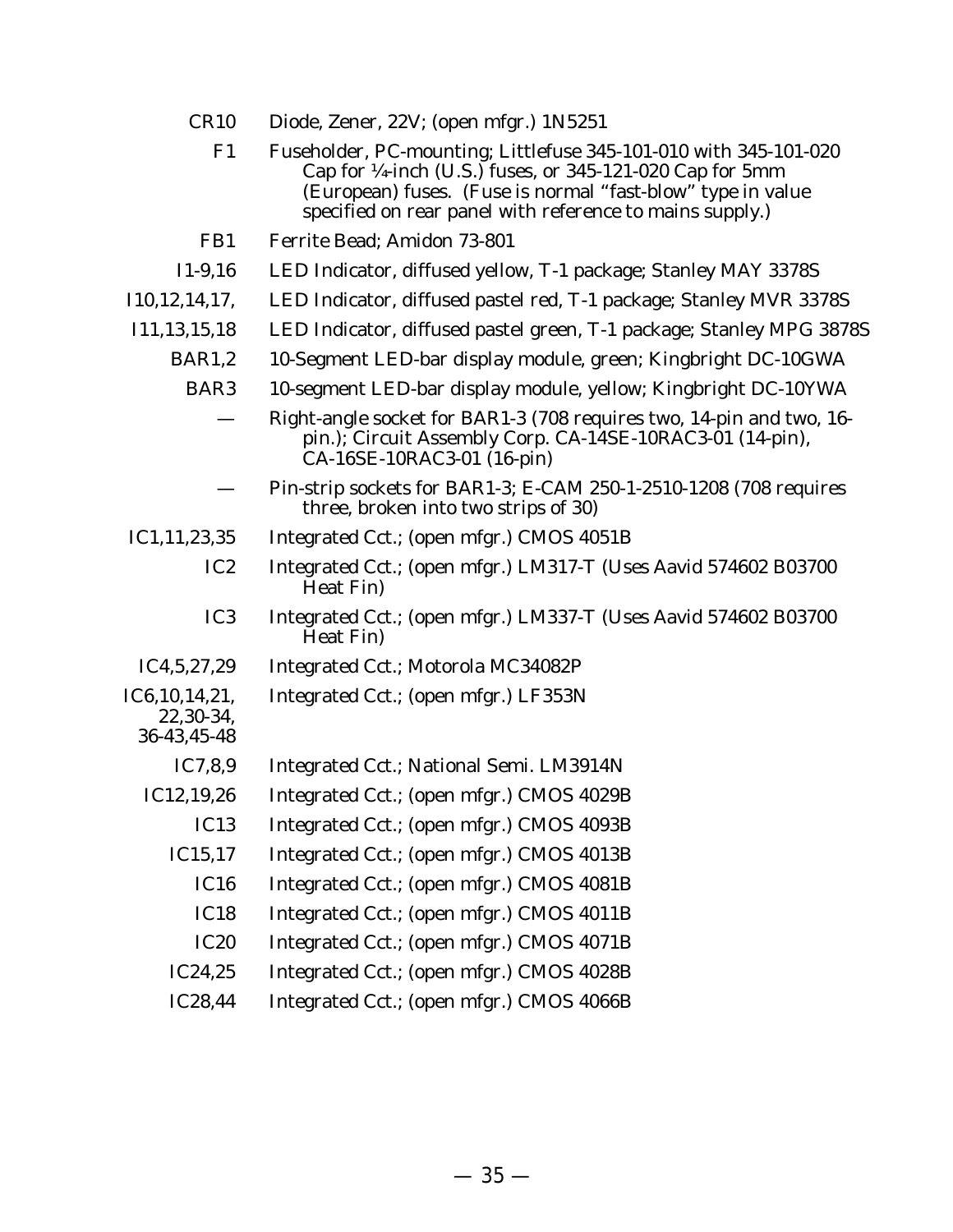- J1 AC Mains Connector, PC-mounting; Switchcraft EAC303
- J2 6-Position Barrier Block; PCD Co. ELFH06210 PC-mounting header with ELFP06210 plug-in screw-terminal block.
- J601-603 Connector, BNC chassis-mounting male; Amphenol 31-221
- JMP1-4 Shorting "Shunt" for 0.1-inch header strip (open mfgr.)
	- L1 Inductor, fixed, 560µH; ACT Co. PA2-561K
	- L2 Inductor, fixed, 220µH; ACT Co. C4-221K
- Q1,5,8,9 Transistor, NPN; (open Mfgr.) 2N3904
- Q2,6,7 Transistor, PNP; (open mfgr.) 2N3906
	- Q3 Transistor, PNP; Motorola MJE350
	- Q4 Transistor, NPN; Motorola MJE340

Unless specifically noted by component reference designation below, **resistors** are specified as follows:

- a) **Fixed resistors** with values carried to decimal places implying a 1% tolerance (*example:* 3.01K, 10.0K, 15.0K, 332K) are ¼-watt, 1% metal film type.
- b) **Fixed resistors** with values typical of 5% tolerance (example: 220, 3.3k, 10K, 270K) are  $\frac{1}{4}$ -watt, 5% carbon film type.
- c) **Multi-Turn Trimming Potentiometers** (front-panel adjustable) are Beckman 89PR series, Tokos RJC097P series, or equivalent "cermet" types.
- d) **Single-Turn Trimmers** (circuit board) are Beckman 91AR series or Tokos GF06U1 series.
- R57 Resistor, Variable, 5K; Piher PT-15-YB-5K with Fig. 3 spindle. Uses Rogan 1R00A110BD001/PT-0-WL knob.
- S1 Switch, DPDT Slide, Voltage Selector; C&K V202-12-MS-02-QA
- S3-6 Switch, 2-position SPDT Miniature Toggle; C&K 7101-M-D9-A-B-E
- S2 Switch, 3-position SPDT "Center Off" Miniatue Toggle; C&K 7105-S-D9-A-B-E
- S501 Switch, Power Rocker; Carling RA 911-RB-O-N
	- T1 Power Transformer, PC-mounting; Signal LP-20-600 or direct crossreference
	- Y1 Crystal 1.216MHz; *SPECIAL Inovonics Part No. 1242*